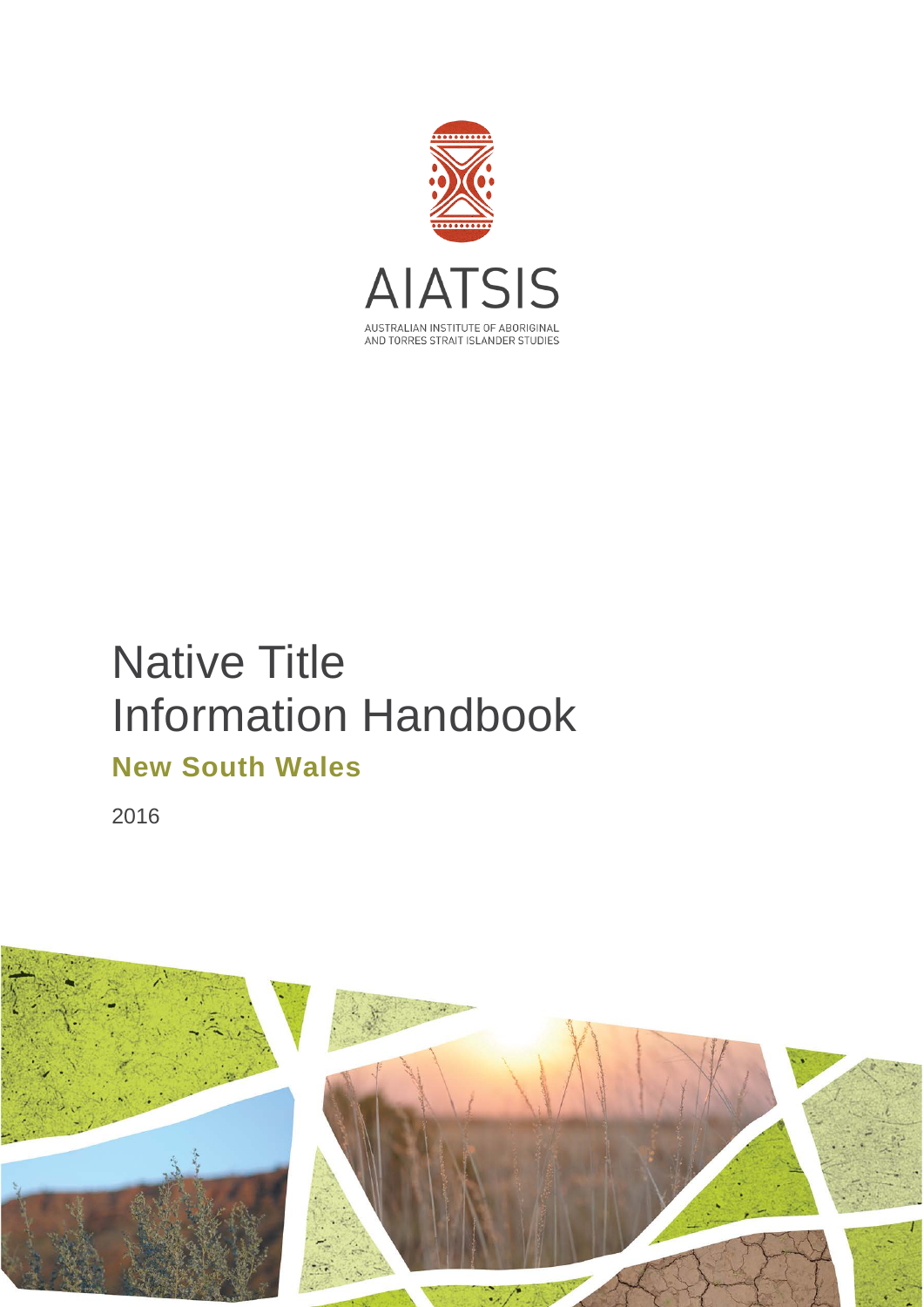© Australian Institute of Aboriginal and Torres Strait Islander Studies

AIATSIS acknowledges the funding support of the Department of the Prime Minister and Cabinet.

The Native Title Research Unit (NTRU) acknowledges the generous contributions of peer reviewers and welcomes suggestions and comments about the content of the Native Title Information Handbook (the Handbook). The Handbook seeks to collate publicly available information about native title and related matters. The Handbook is intended as an introductory guide only and is not intended to be, nor should it be, relied upon as a substitute for legal or other professional advice. If you are aware that this publication contains any errors or omissions please contact us. Views expressed in the Handbook are not necessarily those of AIATSIS.

Australian Institute of Aboriginal and Torres Strait Islander Studies (AIATSIS)

GPO Box 553, Canberra ACT 2601

**Phone** 02 6261 4223 **Fax** 02 6249 7714 **Email** [research@aiatsis.gov.au](mailto:research@aiatsis.gov.au) **Web** [www.aiatsis.gov.au](http://www.aiatsis.gov.au/) 

#### **National Library of Australia Cataloguing-in-Publication entry**

| Title:        | Native title information handbook: New South Wales / Australian<br>Institute of Aboriginal and Torres Strait Islander Studies. Native Title<br>Research Unit.                                                               |
|---------------|-----------------------------------------------------------------------------------------------------------------------------------------------------------------------------------------------------------------------------|
| ISBN:         | 9781922102515 (ebook)                                                                                                                                                                                                       |
| Subjects:     | Native title (Australia)--New South Wales--Handbooks, manuals, etc.<br>Aboriginal Australians--Land tenure--New South Wales.<br>Land use--Law and legislation--New South Wales.<br>Aboriginal Australians--New South Wales. |
|               | Other Creators/Contributors: Australian Institute of Aboriginal and Torres Strait Islander Studies.<br>Native Title Research Unit.                                                                                          |
| Dewey Number: | 346.9440432                                                                                                                                                                                                                 |

Native Title Information Handbook 2016 | New South Wales | 1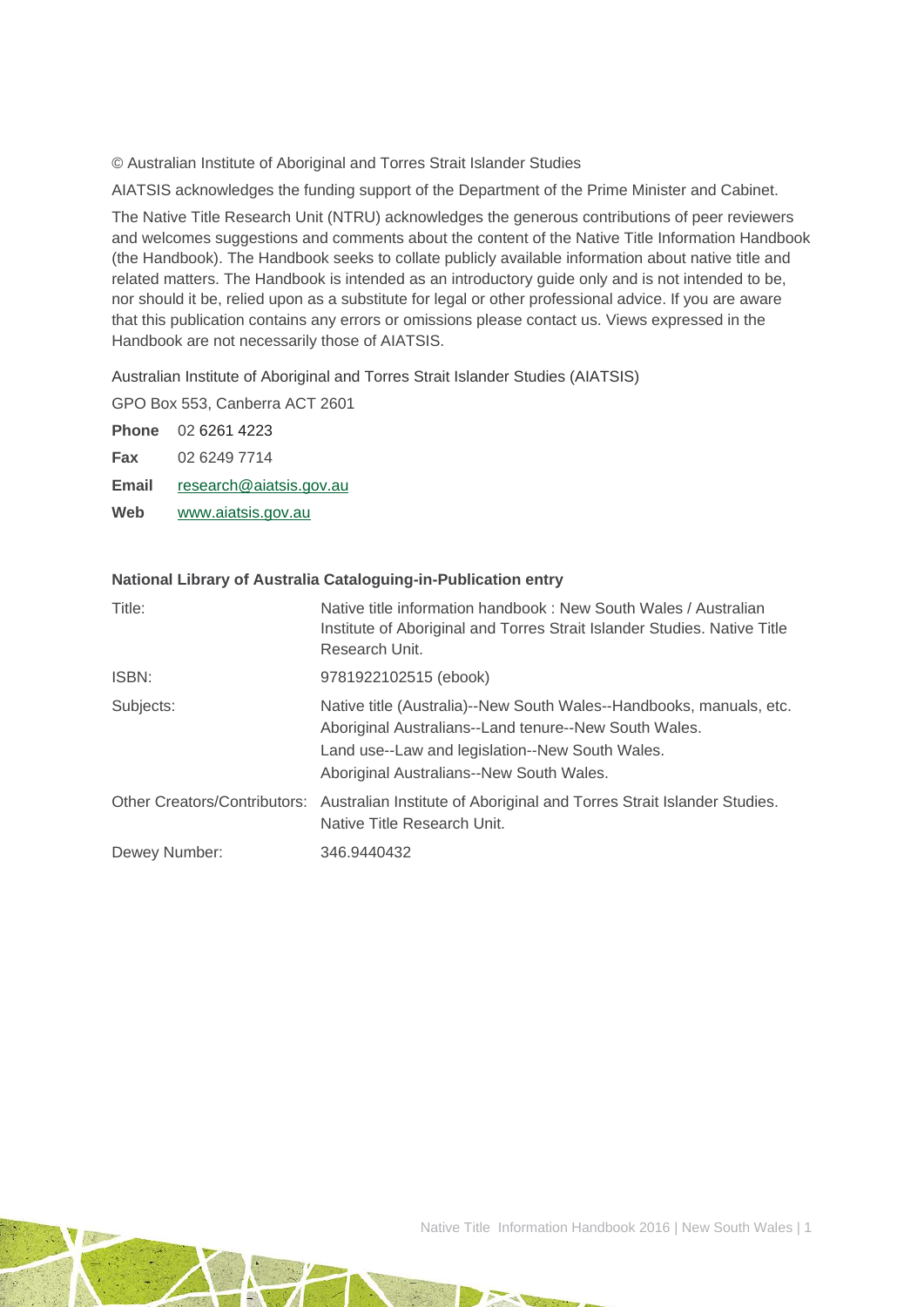# **Contents**

| 2. |  |
|----|--|
| 3. |  |
| 4. |  |
| 5. |  |
| 6. |  |
| 7. |  |
| 8. |  |
|    |  |
|    |  |
|    |  |
|    |  |
|    |  |
|    |  |
|    |  |
|    |  |

**ASSESS** 

 $\rightarrow$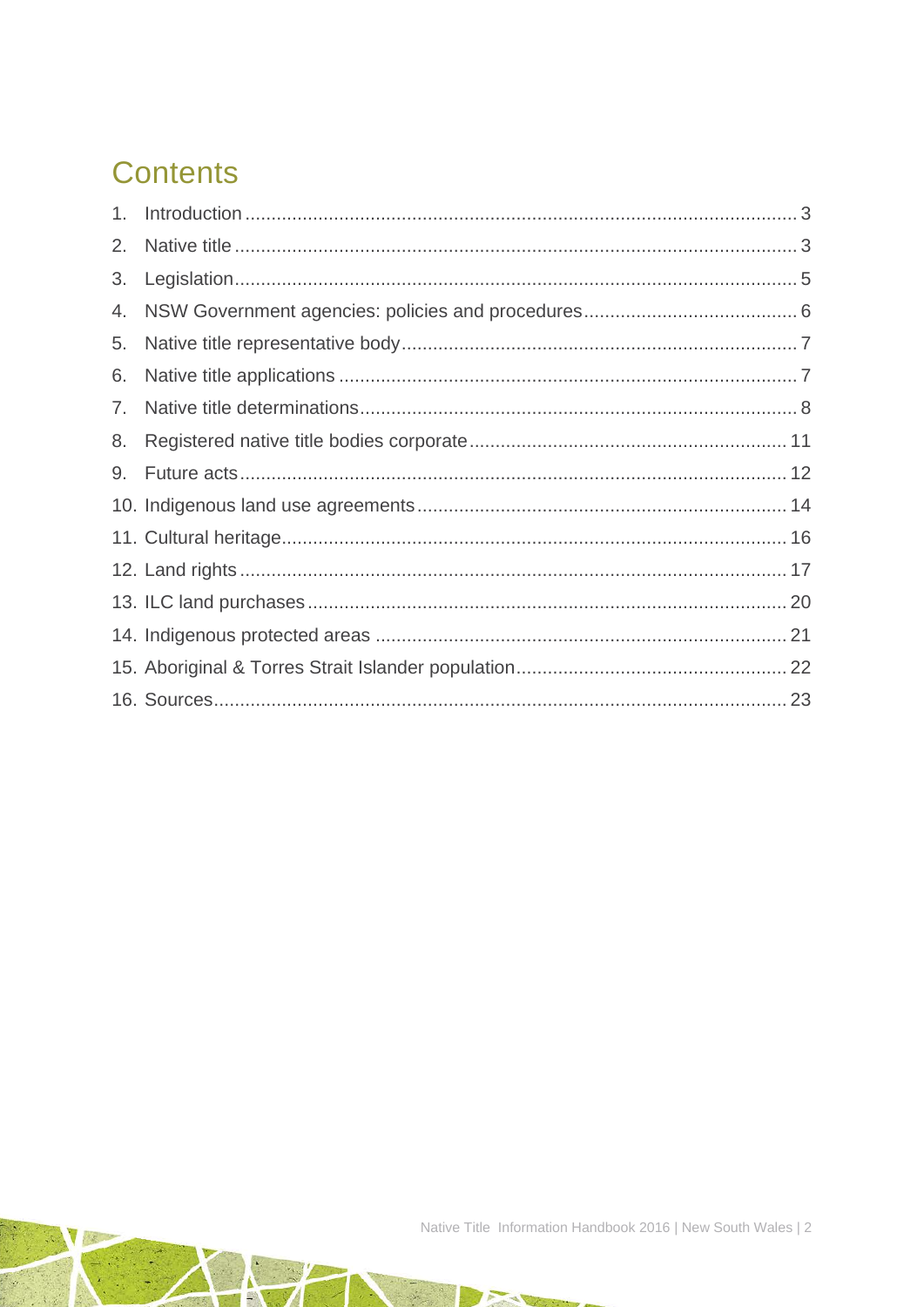# <span id="page-3-0"></span>1. Introduction

Native title has been recognised over  $2752 \text{km}^2$  or approximately 0.3 per cent of land in New South Wales. In December 2015, native title was recognised in 8 of the 9 consent determinations to date. Native title was not recognised in the 2 litigated determinations. At that time, 6 registered prescribed bodies corporate had been set up to hold on trust or manage that land on behalf of the native title holders. A further 18 claims were awaiting determination. [NTSCorp](http://www.ntscorp.com.au/) is the native title service provider for NSW and the ACT.

The relatively small area of native title coverage in the State is partly due to the land rights regime enacted by the *[Aboriginal Land Rights Act 1983](http://www.austlii.edu.au/au/legis/nsw/consol_act/alra1983201/)* (NSW) (ALRA). The regime provides a mechanism for compensating the Aboriginal people of NSW for the loss of their land by enabling Aboriginal Land Councils to lodge claims for certain Crown lands. Eligible land is claimable under the land rights regime if at the date of the claim it is not subject to native title or an application for a positive determination of native title. The Land Rights Unit at the [New South Wales Aboriginal Land Council](http://www.alc.org.au/home.aspx) (NSWALC) assists groups in ascertaining whether land is claimable under the scheme.

The NSWALC was formally constituted as a statutory corporation under the ALRA, and is administered by the Minister for [Aboriginal Affairs.](http://www.aboriginalaffairs.nsw.gov.au/) The NSWALC represents the 120 local Aboriginal land councils also established under the ALRA.

The [Constitutional and Native Title Practice Group](http://www.cso.nsw.gov.au/Pages/cso_ourexpertise/cso_constitutional_nativetitlelaw.aspx) within the [Crown Solicitor's Office](http://www.cso.nsw.gov.au/) provides the State Government and the Attorney-General's Department with legal advice and services on native title and Aboriginal land rights issues. [Resources and](http://www.resourcesandenergy.nsw.gov.au/)  [Energy](http://www.resourcesandenergy.nsw.gov.au/) within the [Department of Industry](http://www.industry.nsw.gov.au/) also provides advice and services relating to native title issues, particularly with regard to exploration, mining and petroleum. The NSW Attorney-General (assisted by the [Department of Industry\)](http://www.industry.nsw.gov.au/) has responsibility for the management of native title claims and approving agencynegotiated Indigenous land use agreements. The Government [supports the use of](http://arp.nsw.gov.au/m2011-18-native-title-and-indigenous-land-use-agreements)  [Indigenous land use agreements](http://arp.nsw.gov.au/m2011-18-native-title-and-indigenous-land-use-agreements) as a means of dealing with native title through agreement rather than litigation.

## <span id="page-3-1"></span>2. Native title

Native title is the recognition in Australian law, under the *[Native Title Act 1993](http://www.austlii.edu.au/au/legis/cth/consol_act/nta1993147/)* (Cth) (NTA), that Aboriginal and Torres Strait Islander peoples had a system of law and ownership of their lands before European settlement. The historic High Court decision in *[Mabo and Others v State of Queensland \(No 2\)](http://www.austlii.edu.au/au/cases/cth/HCA/1992/23.html)* [1992] HCA 23; (1992) 175 [CLR 1](http://www.austlii.edu.au/au/cases/cth/HCA/1992/23.html) (*Mabo*) was the first recognition that native title continues to exist through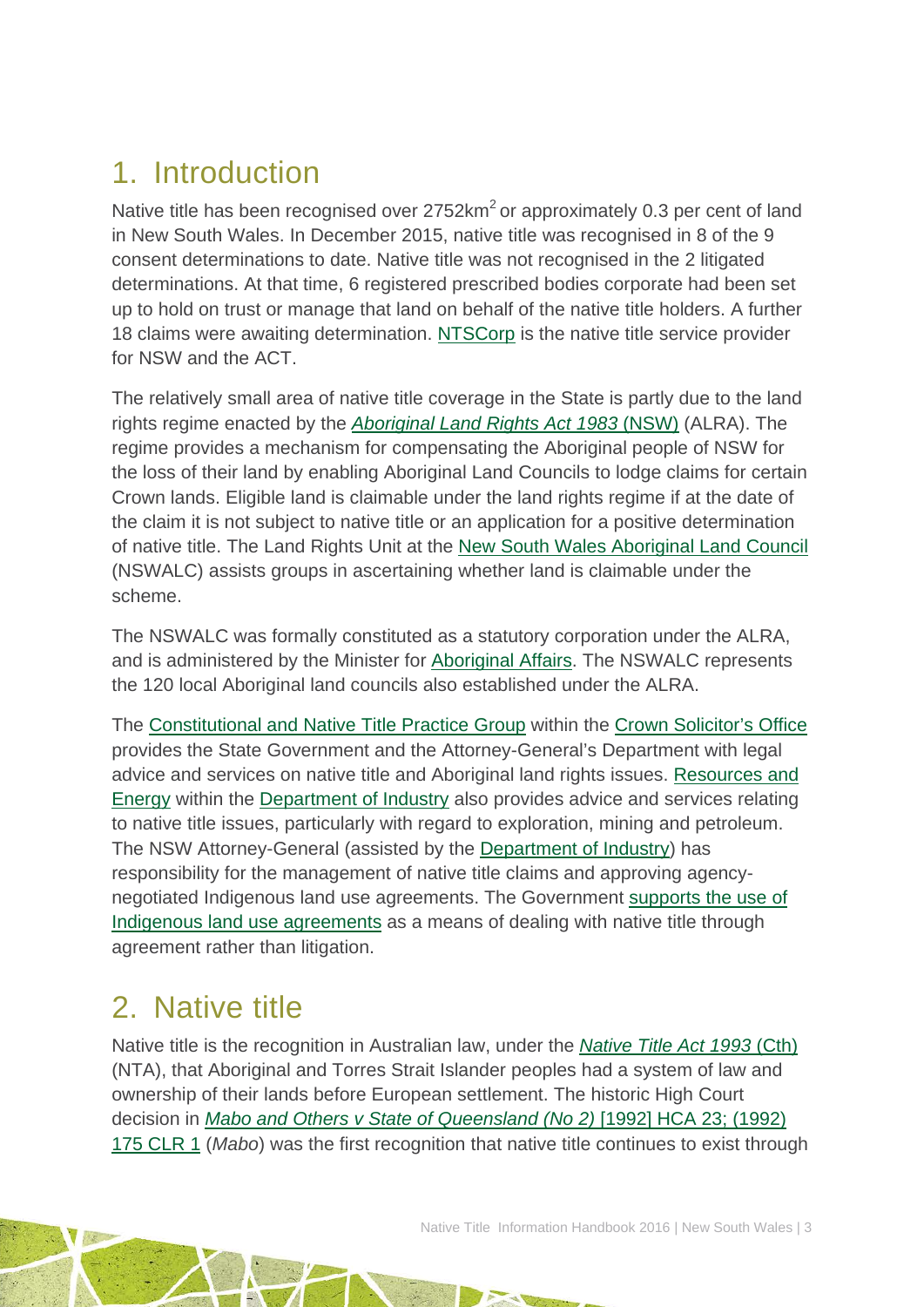the common law in Australia. The native title of a particular group is defined by the traditional laws and customs observed by that group of people.

[Section 223](http://www.austlii.edu.au/au/legis/cth/consol_act/nta1993147/s223.html) of the NTA defines the native title rights and interests that are the subject of a determination of native title under [s 225](http://www.austlii.edu.au/au/legis/cth/consol_act/nta1993147/s225.html) of the Act. In s 223(1), the term 'native title or native title rights and interests' means the communal, group or individual rights and interests of Aboriginal peoples or Torres Strait Islanders in relation to land or waters, where:

- o the rights and interests are possessed under the traditional laws acknowledged, and the traditional customs observed, by the Aboriginal peoples or Torres Strait Islanders; and
- o the Aboriginal peoples or Torres Strait Islanders, by those laws and customs, have a connection with the land or waters; and
- o the rights and interests are recognised by the common law of Australia.

The significance of the *Mabo* decision lies in the recognition that native title is a preexisting right, inherent to Indigenous peoples by virtue of their distinct identity as first owners and occupiers of the land and their continuing systems of law. Native title is not a grant or right that is created by the Australian government nor is it dependent upon the government for its existence, although it is dependent on recognition by the common law in order to be enforceable in the Australian legal system. This distinguishes native title from other legislative land rights systems that operate in Australia whereby the government grants the title. Native title may be recognised in places where Aboriginal and Torres Strait Islander people continue to follow their traditional laws and customs and have maintained a link with their traditional country. Native title in each instance is recognised as having its source in, and deriving its content from, the laws of Aboriginal and Torres Strait Islander people. The rights and interests that are recognised as native title may vary from group to group, from one area to another, and may differ depending on what is claimed and what might be negotiated between all of the parties with an interest in the area under claim. Native title rights may include the exclusive possession, use and occupation of traditional country or non-exclusive native title rights such as the right to access and camp or the right to hunt and fish on traditional country. Native title rights do not extend over minerals or petroleum.

The Mabo decision recognised Aboriginal and Torres Strait Islander peoples' rights over their land, and also recognised the system of laws from which those rights are derived. As a result of the Mabo decision and the subsequent enactment of the NTA Aboriginal and Torres Strait Islander people can apply to the Federal Court of Australia to have their native title rights recognised under Australian law. Native title may be recognised in relation to vacant Crown land, state forests, national parks,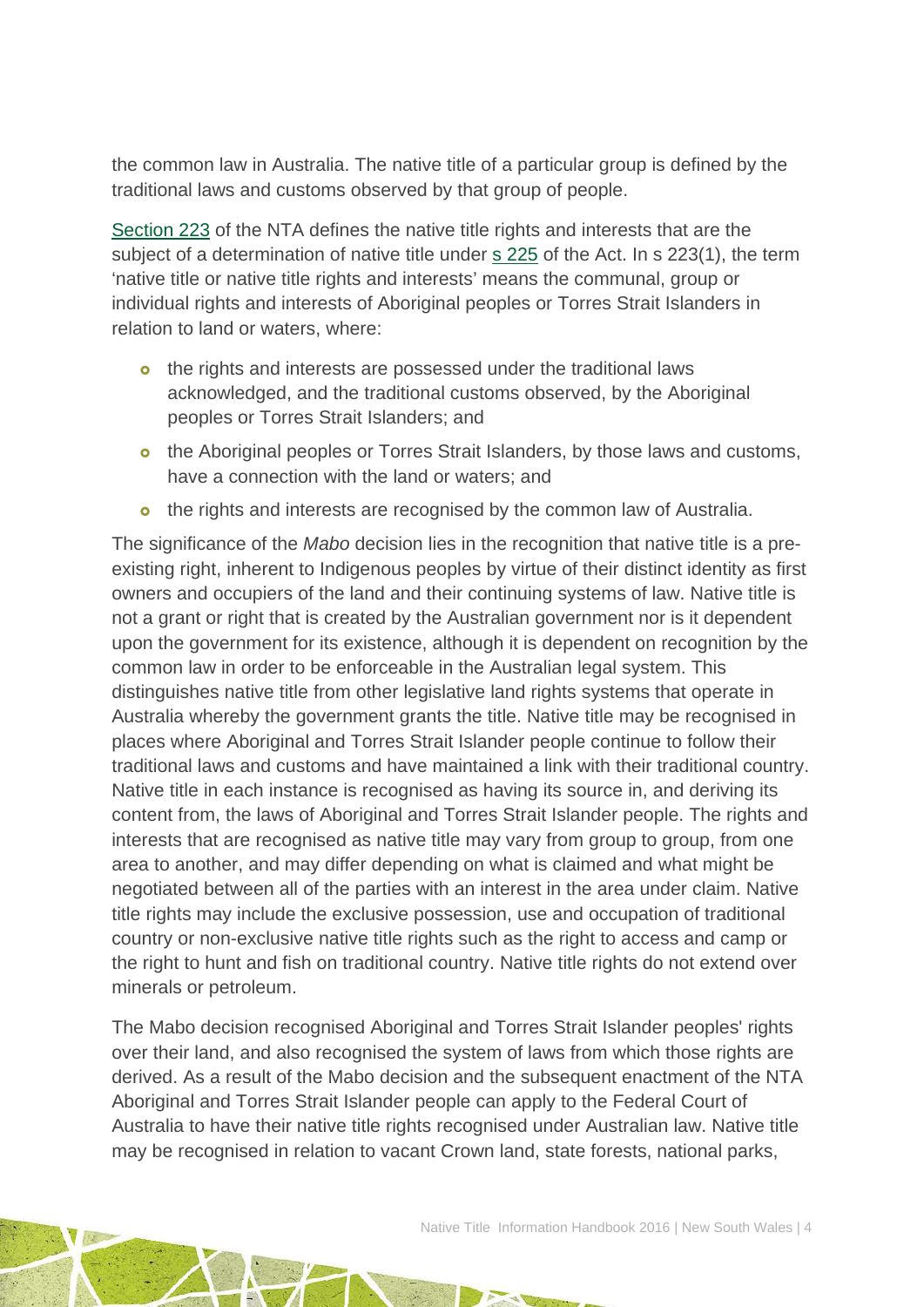public reserves, pastoral leases, beaches, foreshores and waters, government or other public land and Indigenous held land (under land rights legislation).

For more information refer to the [National Native Title Information Handbook.](http://aiatsis.gov.au/publications/products/native-title-information-handbooks)

# <span id="page-5-0"></span>3. Legislation

The *[Native Title Act 1993](http://www.austlii.edu.au/au/legis/cth/consol_act/nta1993147/)* (Cth) (NTA) is the Australian Government's legislative response to the High Court decision in *[Mabo](http://www.austlii.edu.au/au/cases/cth/HCA/1992/23.html)*, which recognised Indigenous Australians' rights and interests in land and waters according to their own traditional laws and customs under [s 223.](http://www.austlii.edu.au/au/legis/cth/consol_act/nta1993147/s223.html) The NTA provides the legal principles for the recognition of native title, the processes involved in having native title recognised and the role and responsibilities of the different bodies involved in this process.

Since it was introduced the NTA has been the subject of numerous reviews and legislative amendments. The annual native title reports of the Aboriginal and Torres Strait Islander Social Justice Commissioner provide detailed information about these reviews, reform processes and related legislative amendments, see: [Native Title](https://www.humanrights.gov.au/our-work/aboriginal-and-torres-strait-islander-social-justice/publications/native-title-reports)  [Reports](https://www.humanrights.gov.au/our-work/aboriginal-and-torres-strait-islander-social-justice/publications/native-title-reports) (1994-2012) and [Social Justice Reports](https://www.humanrights.gov.au/our-work/aboriginal-and-torres-strait-islander-social-justice/projects/social-justice-and-native) (2013-) on the [Australian Human](https://www.humanrights.gov.au/)  [Rights Commission](https://www.humanrights.gov.au/) website for more information. A review of the NTA was undertaken in 2015 by the Australian Law Reform Commission, see below for an overview or read the full report [here.](https://www.alrc.gov.au/publications/alrc126) A brief overview is also provided below.

### New South Wales native title legislation

The New South Wales (NSW) Government implemented the *[Native Title \(New South](http://www.austlii.edu.au/au/legis/nsw/consol_act/ntswa1994319/)  [Wales\) Act 1994](http://www.austlii.edu.au/au/legis/nsw/consol_act/ntswa1994319/)* (NSW) (the Act) to validate past acts (s.8 and 10-13). In 1998, this Act was amended to validate intermediate period acts attributable to the State (s.8A and 14B-14E). The 1998 amendments to the Act confirm the extinguishment of native title by [previous exclusive possession acts](http://www.nntt.gov.au/Pages/Glossary.aspx) attributable to the State, and the partial extinguishment of native title by [previous non-exclusive possession acts](http://www.nntt.gov.au/Pages/Glossary.aspx) attributable to the State (Part 4). Part 3 of the Act confirms State ownership of all natural resources, rights to use, control and regulation of the flow of water, existing fishing access rights under State law; as well as existing public access to and enjoyment of waterways, beds, banks and foreshores of waterways, coastal waters, beaches and areas that were public places as at 31 December 1993.

Under Part 7 of the Act, native title claimants can object to the compulsory acquisition of native title rights and interests, the creation or variation of certain mining rights, and renewals or other dealings with non-exclusive agricultural or pastoral leases. Such objections are adjudicated by the [Civil & Administrative](http://www.lawlink.nsw.gov.au/lawlink/adt/ll_adt.nsf/pages/adt_index)  [Tribunal.](http://www.lawlink.nsw.gov.au/lawlink/adt/ll_adt.nsf/pages/adt_index)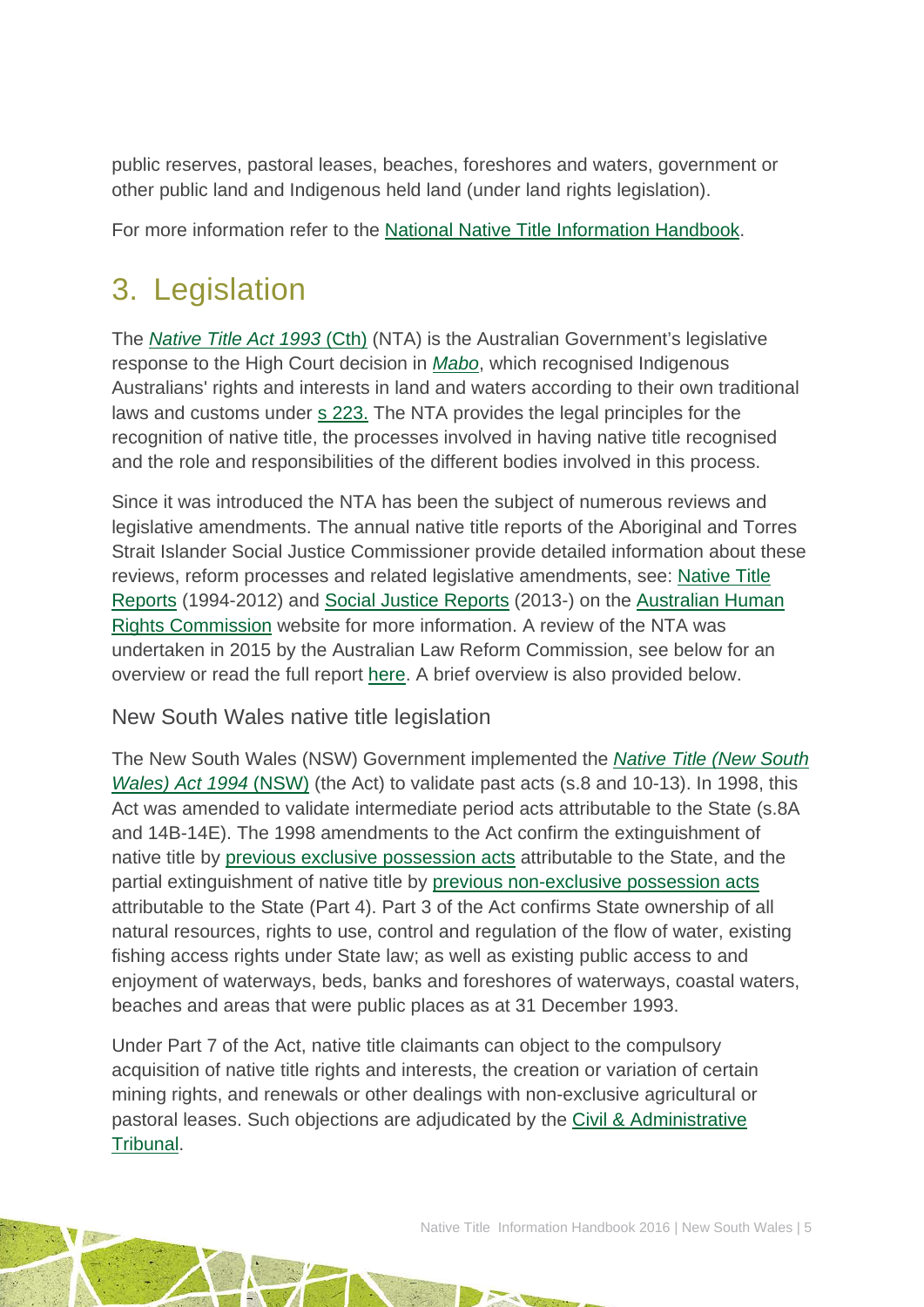NSW has implemented exemptions from the application of the 'right to negotiate' under s 26A and s 26C of the NTA, see section 8 below and [State and Territory](http://www.ag.gov.au/LegalSystem/NativeTitle/Pages/StateAndTerritoryAlternativeToRightToNegotiate.aspx)  [alternative to 'right to negotiate'](http://www.ag.gov.au/LegalSystem/NativeTitle/Pages/StateAndTerritoryAlternativeToRightToNegotiate.aspx) on the Attorney-General's Department website for more information.

### Related legislation

For information about legislation relating to Aboriginal cultural heritage and land rights see sections 10 and 11 below.

# <span id="page-6-0"></span>4. NSW Government agencies: policies and procedures

### Department of Justice and Crown Solicitor's Office

The NSW Attorney-General (assisted by the [Department of Industry\)](http://www.industry.nsw.gov.au/) has responsibility for the management of native title claims and approving agencynegotiated Indigenous land use agreements in NSW. The Government supports the use of Indigenous land use agreements as a means of dealing with native title through co-operation and agreement rather than lengthy and costly litigation (see [Premier's Memorandum M2011-18\)](http://arp.nsw.gov.au/m2011-18-native-title-and-indigenous-land-use-agreements). NSW does not have a publicly available credible evidence policy or credible evidence guidelines relating to native title 'connection'. As a result, credible evidence has historically been negotiated with reference to each native title application. The State has adopted the approach that it requires credible evidence to be submitted for assessment and accepted before being willing to enter into any meaningful negotiations as to possible avenues for resolution of native title applications by agreement rather than by litigation.

The [Constitutional and Native Title Practice Group](http://www.cso.nsw.gov.au/Pages/cso_ourexpertise/cso_constitutional_nativetitlelaw.aspx) within the [Crown Solicitor's Office](http://www.cso.nsw.gov.au/) provides legal advice and services on native title and Aboriginal land rights issues.

### Department of Trade and Investment, Regional Infrastructure and **Services**

The [Crown Lands](http://www.crownland.nsw.gov.au/) section within [Department of Industry](http://www.industry.nsw.gov.au/) is responsible for the administration of Crown lands in NSW. In June 2012 the NSW Government commenced a review of NSW Crown land management and the resulting [Crown](http://www.lpma.nsw.gov.au/__data/assets/pdf_file/0009/196434/Crown_Lands_White_paper_accessible.pdf)  [Lands Legislation White Paper](http://www.lpma.nsw.gov.au/__data/assets/pdf_file/0009/196434/Crown_Lands_White_paper_accessible.pdf) includes the following two objectives: to preserve Aboriginal (and non-Aboriginal) cultural heritage and to encourage Aboriginal use, and where appropriate co-management of Crown land. See the: [Comprehensive](http://www.lpma.nsw.gov.au/crown_lands/comprehensive_review_of_nsw_crown_land_management)  [review of NSW Crown Land Management](http://www.lpma.nsw.gov.au/crown_lands/comprehensive_review_of_nsw_crown_land_management) on the NSW Trade andInvestment website for more information. [Crown Lands](http://www.crownland.nsw.gov.au/) also assess Aboriginal land claims throughout New South Wales; see section 11 below and [Aboriginal land](http://www.lpma.nsw.gov.au/crown_lands/aboriginal_land) on the Department of Primary Industries website.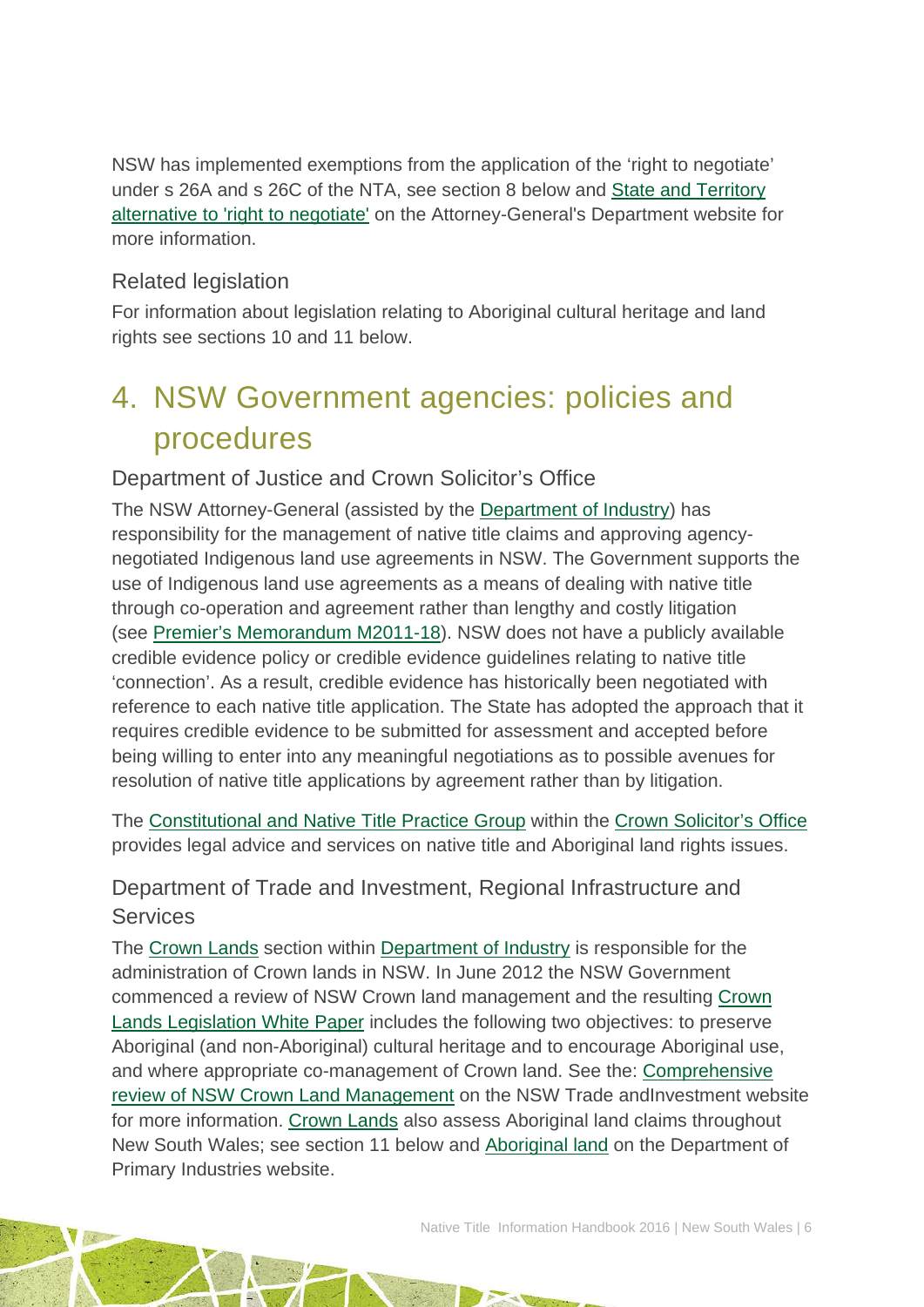[Resources and Energy](http://www.resourcesandenergy.nsw.gov.au/) within the [Department of Industry](http://www.industry.nsw.gov.au/) provides advice and services relating to native title issues, particularly with regard to exploration, mining and petroleum. See [native title](http://www.resourcesandenergy.nsw.gov.au/miners-and-explorers/applications-and-approvals/native_title) on the Department of Industry website.

See also [Aboriginal Affairs,](http://www.aboriginalaffairs.nsw.gov.au/) the [Office of the Registrar of the NSWALRA](http://www.oralra.nsw.gov.au/index.html) ,and the [Aboriginal joint management of parks](http://www.environment.nsw.gov.au/jointmanagement/index.htm) section of the Office [of Environment and](http://www.environment.nsw.gov.au/index.htm) [Heritage](http://www.environment.nsw.gov.au/index.htm) website for more information about agencies involved in Aboriginal cultural heritage and land rights matters as well as sections 10 and11 below.

## <span id="page-7-0"></span>5. Native title representative body

## **Overview**

Native title services in New South Wales are provided by [NTSCORP](http://www.ntscorp.com.au/) (formerly New South Wales Native Title Services Limited). NTSCORP is a native title service provider (NTSP) and also assists Aboriginal communities in the Australian Capital Territory with native title matters. See Table 1 below for NTSCORP contact details.

### Map

The National Native Title Tribunal's (NNTT) [Representative Aboriginal/Torres Strait](http://www.nntt.gov.au/Maps/RATSIB_map.pdf)  [Islander body areas map \(PDF 663KB\)](http://www.nntt.gov.au/Maps/RATSIB_map.pdf) shows the geographic areas covered by native title representative bodies (NTRBs) and native title service providers (often both commonly called NTRBs) across Australia.

### **Table 1: NTSCORP contact details**

| <b>Street address</b>                                | <b>Postal</b><br>address                                  | <b>Phone</b>                      | <b>Email</b>               |
|------------------------------------------------------|-----------------------------------------------------------|-----------------------------------|----------------------------|
| Level 1<br>44-70 Rosehill Street<br>Redfern NSW 2016 | PO Box 2105<br><b>Strawberry Hills</b><br><b>NSW 2012</b> | (02) 9310 3188 or<br>1800 111 844 | information@ntscorp.com.au |

## <span id="page-7-1"></span>6. Native title applications

## **Overview**

As at 31 December 2015 there had been 526 native title applications in NSW comprising: 226 claimant applications, 18 compensation applications and 282 nonclaimant applications, see Table 2 below. For up to date information about native title applications and registered native title claimant applications use the [Search](http://www.nntt.gov.au/searchRegApps/NativeTitleClaims/Pages/default.aspx)  [applications and determinations](http://www.nntt.gov.au/searchRegApps/NativeTitleClaims/Pages/default.aspx) or [Search Register of native title claims](http://www.nntt.gov.au/searchRegApps/NativeTitleRegisters/Pages/Search-Register-of-Native-Title-Claims.aspx) tools on the NNTT website.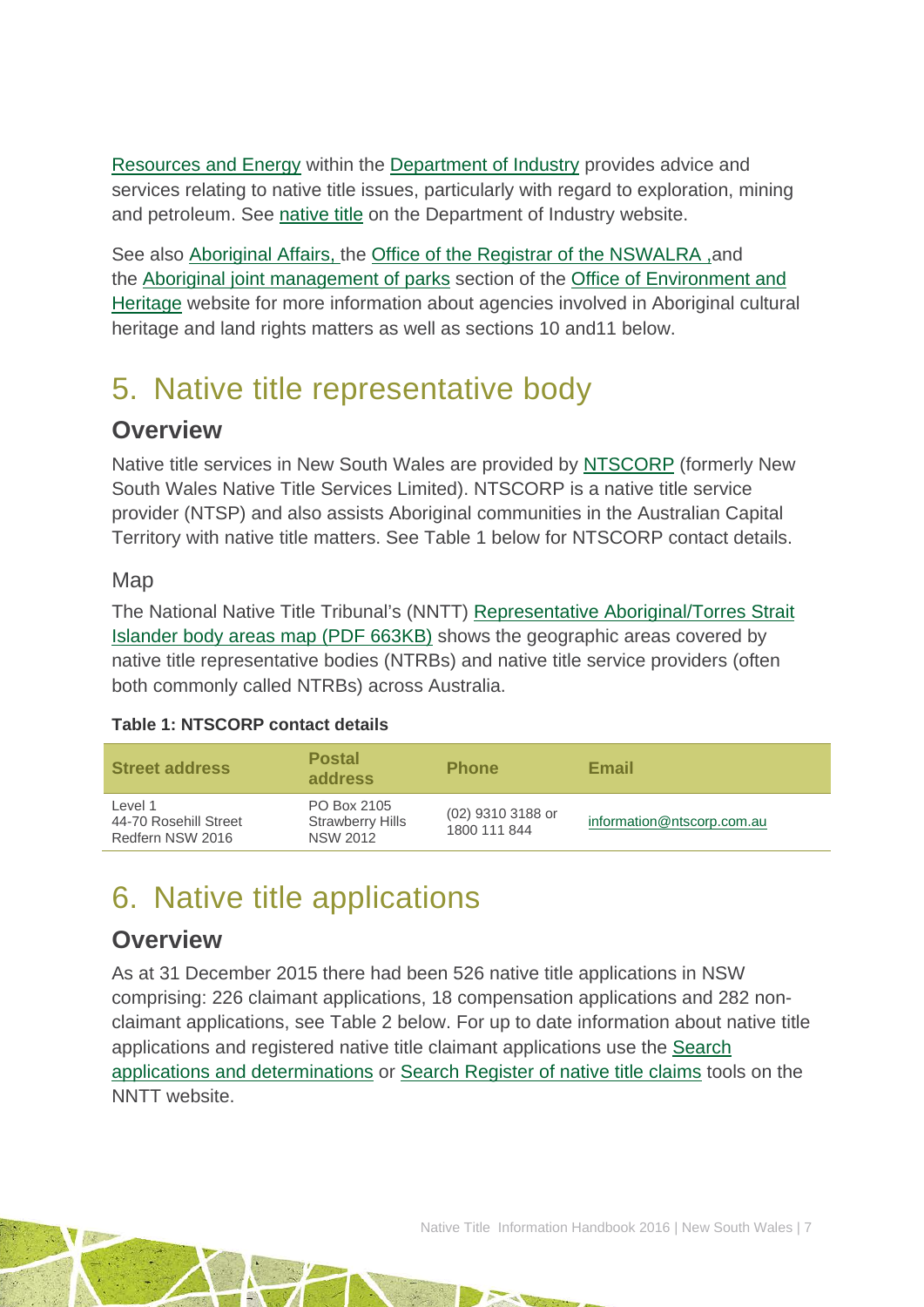#### **Table 2: Native title applications in New South Wales**

| Application Status Claimant Compensation Non-Claimant Total |     |    |     |     |
|-------------------------------------------------------------|-----|----|-----|-----|
| Active                                                      | 20  |    |     | 27  |
| Other                                                       | 208 | 18 | 277 | 503 |
| All                                                         | 228 | 18 | 284 | 530 |

Source: <http://www.nntt.gov.au/searchRegApps/NativeTitleClaims/Pages/default.aspx> at 31 December 2015

### Map

The NNTT's [New South Wales, Australian Capital Territory and Jervis Bay Territory](http://www.nntt.gov.au/Maps/NSW_ACT_JBT_NTDA_Schedule.pdf)  [native title applications and determination areas map \(PDF 4.6MB\)](http://www.nntt.gov.au/Maps/NSW_ACT_JBT_NTDA_Schedule.pdf) shows claimant applications (as per the native title determinations applications (NTDA) Schedule as lodged in the Federal Court) and native title claimant determinations (as per the national Native Title Register).

## <span id="page-8-0"></span>7. Native title determinations

### **Overview**

As at 31 December 2015, there had been a total of 51 native title determinations within New South Wales, comprising 11 claimant determinations, one compensation determination and 39 non-claimant determinations. Information about claimant and compensation determinations is provided below. For information about non-claimant determinations use the search tools on the [NNTT](http://www.nntt.gov.au/) and [Agreements, Treaties and](http://www.atns.net.au/)  [Negotiated Settlements \(ATNS\)](http://www.atns.net.au/) websites.

### Claimant determinations

As at 31 December 2015, native title had been found to exist in all or parts of the determination areas in eight of the 11 claimant determinations in NSW. Summary Table 3 below provides links to information about these claimant determinations including: determination summaries on the [NNTT](http://www.nntt.gov.au/) website; relevant case law on the [Australasian Legal Information Institute \(Austlii\)](http://www.austlii.edu.au/) website (where available) and determination summaries on the [ATNS](http://www.atns.net.au/) website (where available) which also provide links to information about the native title claimants/holders and agreements involving them.

Native title claimant determinations map See map in section 5 above.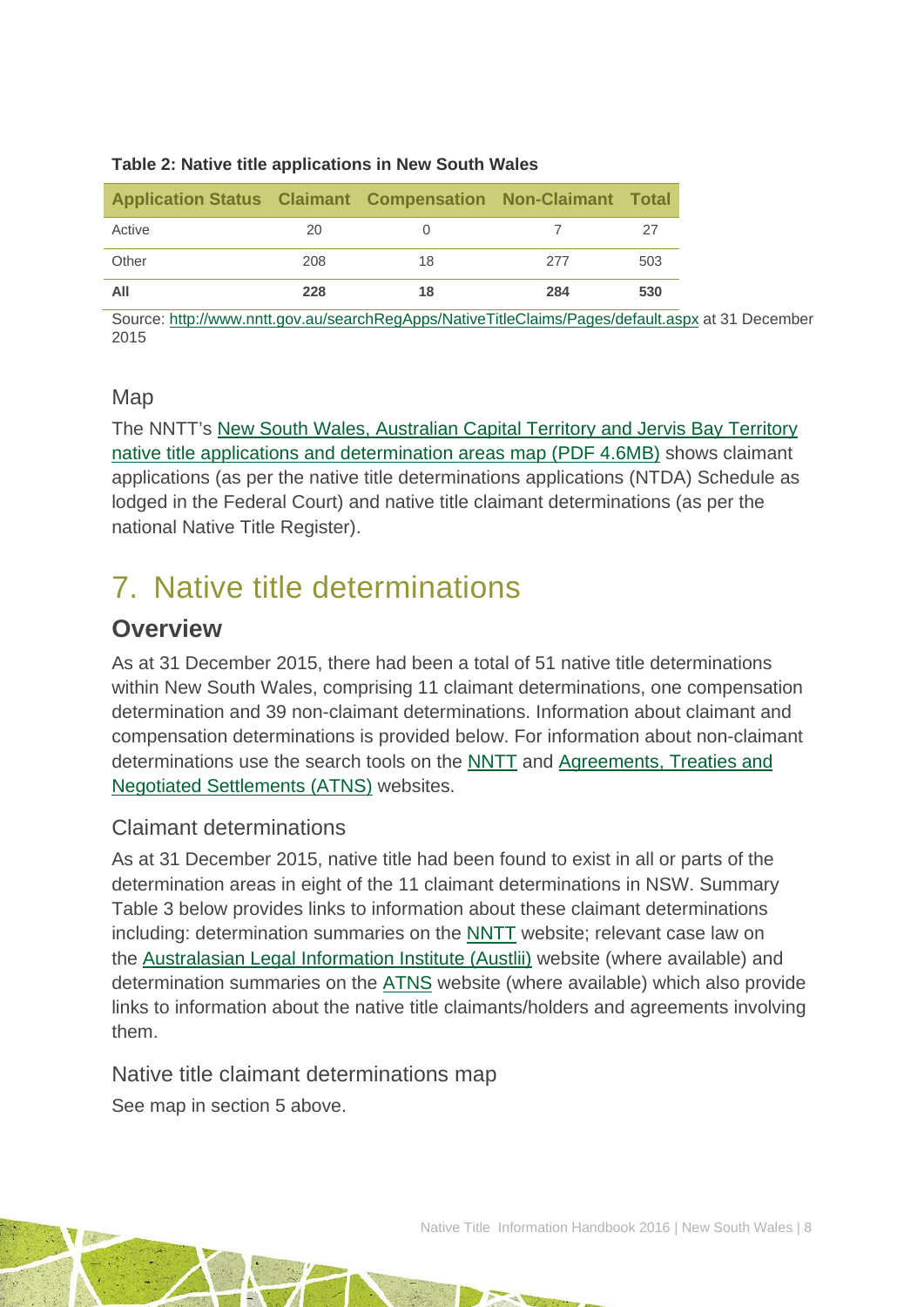| <b>Short name</b><br>(NNTT<br>hyperlink)                    | <b>Case name</b><br>(Austlii hyperlink)                                                                                                                                                                                                  | <b>Date</b> | <b>Outcome</b>                                               | <b>Legal</b><br>process<br>(ATNS<br>hyperlink) |
|-------------------------------------------------------------|------------------------------------------------------------------------------------------------------------------------------------------------------------------------------------------------------------------------------------------|-------------|--------------------------------------------------------------|------------------------------------------------|
| Yaegl People #1                                             | Yaegl People #1 v Attorney-General<br>of New South Wales                                                                                                                                                                                 | 25/06/2015  | Native title exists in<br>parts of the<br>determination area | Consent                                        |
| Yaegl People #2                                             | Yaegl People #2 v Attorney-General<br>of New South Wales                                                                                                                                                                                 | 25/06/2015  | Native title exists in<br>parts of the<br>determination area | Consent                                        |
| Barkandji<br>Traditional<br>Owners #8 (Part<br><u>A)</u>    | Barkandji Traditional Owners #8 v<br>Attorney-General of New South<br><b>Wales</b>                                                                                                                                                       | 16/06/2015  | Native title exists in<br>the entire<br>determination area   | Consent                                        |
| Gumbaynggirr<br>People                                      | Phyball on behalf of the<br>Gumbaynggirr People v Attorney-<br>General of New South Wales [2014]<br>FCA 851 (15 August 2014)                                                                                                             | 15/08/2014  | Native title exists in<br>the entire<br>determination area   | Consent                                        |
| Bandjalang<br>People #1                                     | Bandjalang People No 1 and No 2 v<br><b>Attorney General of New South</b><br>Wales (includes Corrigenda dated 29<br>January 2014 and 17 February<br>2014) [2013] FCA 1278 (2 December<br>2013)                                           | 02/12/2013  | Native title exists in<br>parts of the<br>determination area | Consent                                        |
| Bandjalang<br>People #2                                     | Bandjalang People No 1 and No 2 v<br><b>Attorney General of New South</b><br>Wales (includes Corrigenda dated 29<br>January 2014 and 17 February<br>2014) [2013] FCA 1278                                                                | 02/12/2013  | Native title exists in<br>parts of the<br>determination area | Consent                                        |
| <b>The Githabul</b><br>People                               | <b>Trevor Close on behalf of the</b><br><b>Githabul People v Minister for Lands</b><br>[2007] FCA 1847                                                                                                                                   | 29/11/2007  | Native title exists in<br>the entire<br>determination area   | Consent                                        |
| Darug People                                                | Gale on behalf of the Darug People v<br>Minister for Lands (Unreported, FCA,<br>7 September 2004, Madgwick J)                                                                                                                            | 07/09/2004  | Native title does not<br>exist                               | Litigated                                      |
| <b>Byron Bay (Byron</b><br><b>Bay Bundjalung</b><br>People) | Kelly on behalf of the Byron Bay<br><b>Bundjalung People v NSW</b><br>Aboriginal Land Council [2001] FCA<br>1479                                                                                                                         | 23/10/2001  | Native title does not<br>exist                               | Consent <sup>1</sup>                           |
| Yorta Yorta                                                 | Members of the Yorta Yorta<br>Aboriginal Community v Victoria<br>[2002] HCA 58 (High Court)<br>Members of the Yorta Yorta<br>Aboriginal Community v State of<br>Victoria (Including Corrigendum<br>dated 21 March 2001) [2001] FCA<br>45 | 18/12/1998  | Native title does not<br>exist                               | Litigated <sup>2</sup>                         |

N. Bart

#### **Table 3: Native title claimant determinations in New South Wales**

Native Title Information Handbook 2016 | New South Wales | 9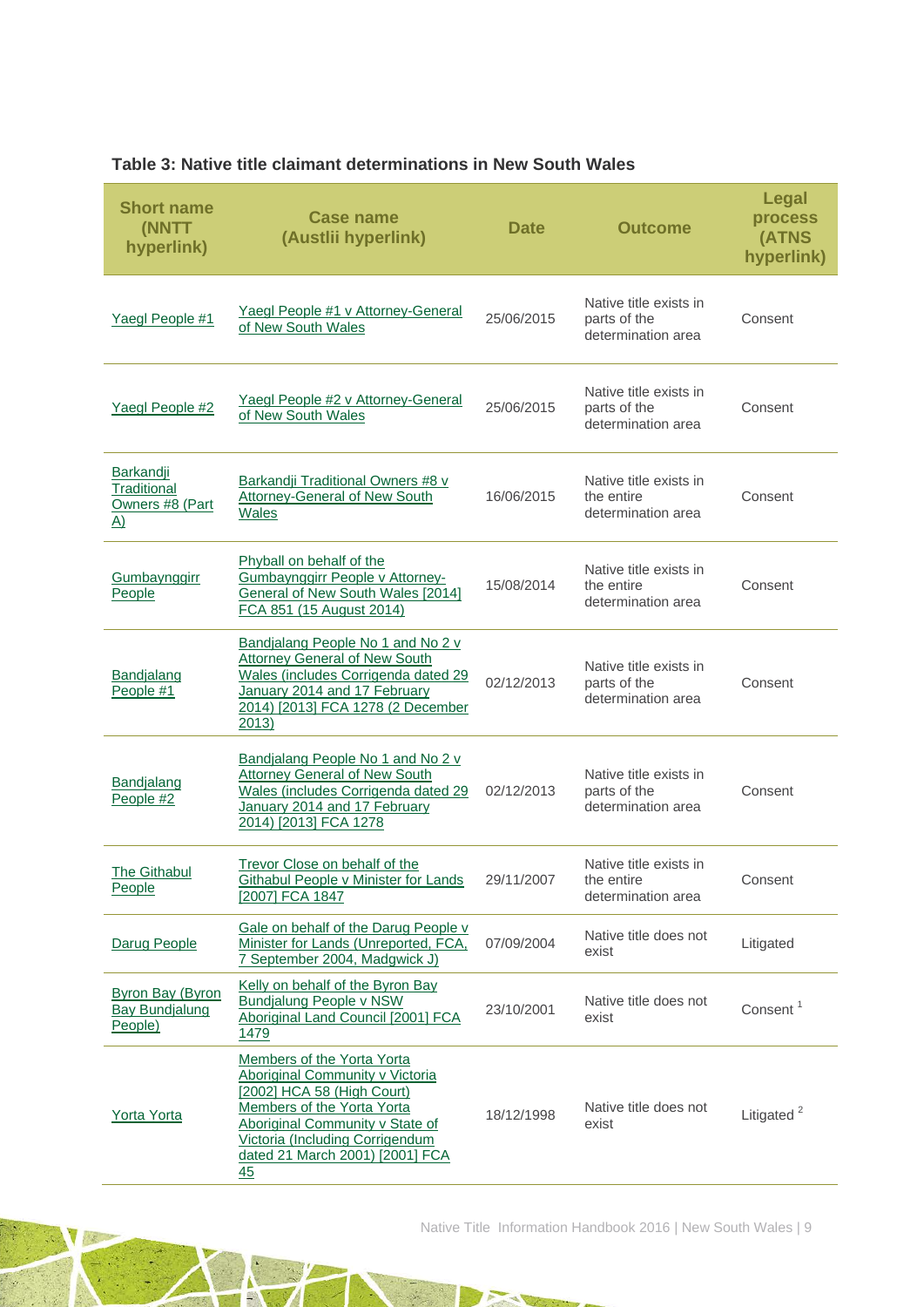| <b>Short name</b><br>(NNTT<br>hyperlink) | Case name<br>(Austlii hyperlink)                                                                                           | <b>Date</b> | <b>Outcome</b>                                             | Legal<br><b>process</b><br>(ATNS<br>hyperlink) |
|------------------------------------------|----------------------------------------------------------------------------------------------------------------------------|-------------|------------------------------------------------------------|------------------------------------------------|
|                                          | The Members of the Yorta Yorta<br>Aboriginal Community v The State of<br>Victoria [1998] 1606 FCA                          |             |                                                            |                                                |
| Dunghutti People                         | Mary Lou Buck on behalf of the<br>Dunghutti People v New South<br>Wales and Ors (Consent<br>Determination) [1997] FCA 1624 | 07/04/1997  | Native title exists in<br>the entire<br>determination area | Consent                                        |

<sup>1</sup>This matter was settled by ILUA, but is listed as a consent determination by the NNTT. See Section 7 below for

ILUA information. 2 The *Yorta Yorta* determination relates to areas of land in both New South Wales and Victoria.

Sources: [http://www.atns.net.au/default.asp,](http://www.atns.net.au/default.asp)<http://www.austlii.edu.au/>

& [http://www.nntt.gov.au/searchRegApps/NativeTitleClaims/Pages/default.aspx](http://www.nntt.gov.au/searchRegApps/NativeTitleClaims/Pages/default.aspx%20at%2011) as at 31 December 2015

### Compensation determination

As at 31 December 2015, there had been one compensation determination in NSW. Summary Table 4 below provides links to information about this determination including the native title claimant group on the [ATNS](http://www.atns.net.au/) website; the determination summary on the [NNTT](http://www.nntt.gov.au/) website; relevant case law on the [Australasian Legal](http://www.austlii.edu.au/)  [Information Institute \(Austlii\)](http://www.austlii.edu.au/) website; and determination information on the [ATNS](http://www.atns.net.au/default.asp) website.

| <b>Short</b><br>name<br>(NNTT<br>hyperlink) | Case name<br>(Austlii hyperlink)                                                                | <b>Date</b> | <b>Outcome</b>                 | Legal<br><b>process</b><br><b>(ATNS</b><br>hyperlink) |
|---------------------------------------------|-------------------------------------------------------------------------------------------------|-------------|--------------------------------|-------------------------------------------------------|
| Barkandji<br>(Paakantyi)<br>People #11      | Lawson y Minister for Land & Water<br><b>Conservation for New South Wales</b><br>[2004] FCA 165 | 16/02/2004  | Native title does not<br>exist | Litigated                                             |

#### **Table 4: Native title compensation determination in New South Wales**

Sources: [http://www.atns.net.au/default.asp,](http://www.atns.net.au/default.asp)<http://www.austlii.edu.au/> &<http://www.nntt.gov.au/searchRegApps/NativeTitleClaims/Pages/default.aspx> at 31 December 2015

For up to date information about native title determinations use the [Search](http://www.nntt.gov.au/searchRegApps/NativeTitleClaims/Pages/default.aspx)  [applications and determinations](http://www.nntt.gov.au/searchRegApps/NativeTitleClaims/Pages/default.aspx) or the [Search national native title register](http://www.nntt.gov.au/searchRegApps/NativeTitleRegisters/Pages/Search-National-Native-Title-Register.aspx) tools on the NNTT website. The [Native Title](http://aiatsis.gov.au/research/research-themes/native-title) Research Unit (NTRU) also provides information about native title determinations in its monthly ['What's New'](http://aiatsis.gov.au/research/research-themes/native-title/publications/whats-new) service.

### More information

The Productivity Commission's [Overcoming Indigenous Disadvantage: Key](http://www.pc.gov.au/research/recurring/overcoming-indigenous-disadvantage/key-indicators-2014)  [Indicators 2014](http://www.pc.gov.au/research/recurring/overcoming-indigenous-disadvantage/key-indicators-2014) report (using data provided by the NNTT) includes information about the proportion of land where native title has been found to exist wholly or partially; or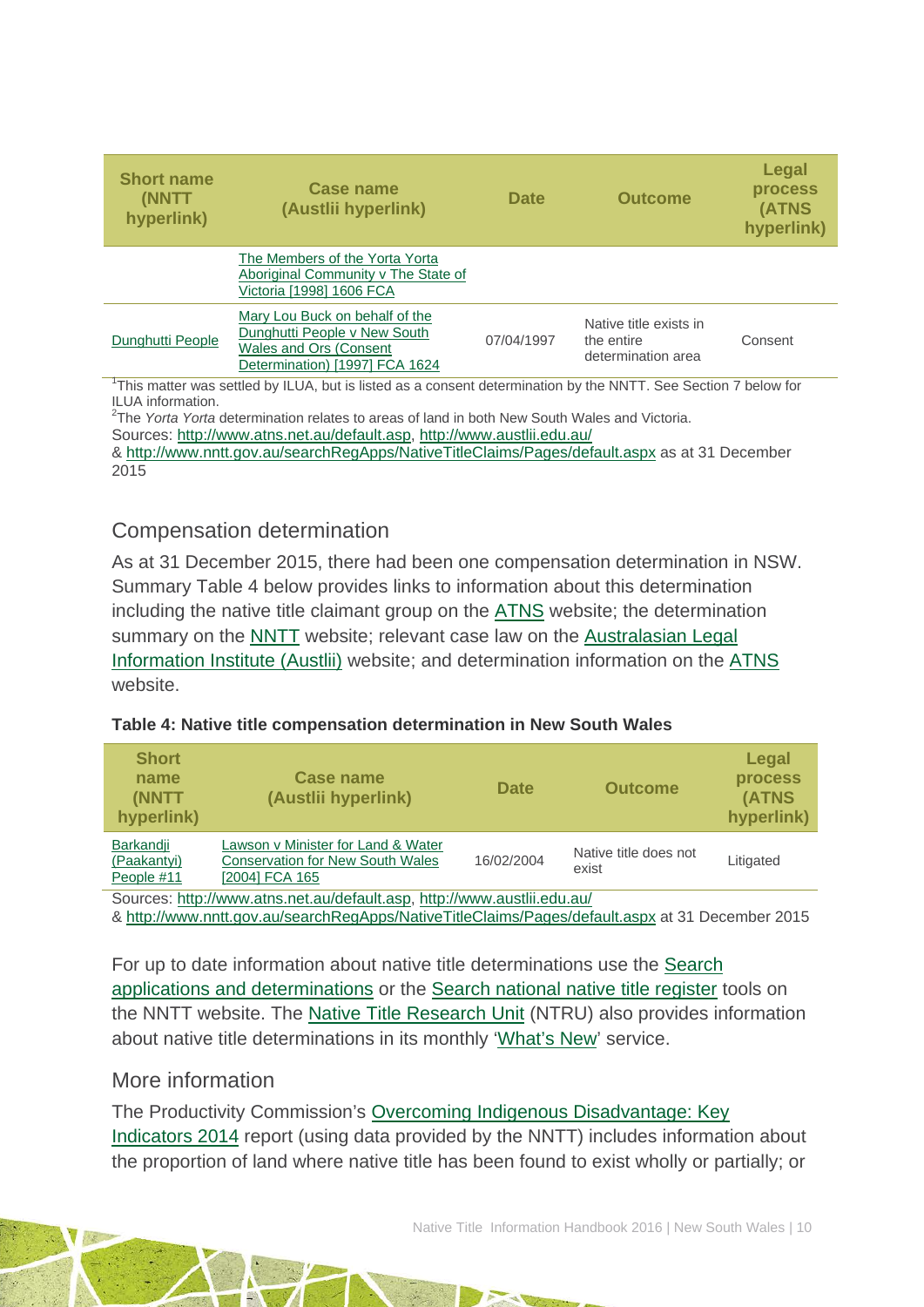has been extinguished (as at 30 June for 2004-2013), see [Chapter 9 \(PDF](http://www.pc.gov.au/research/recurring/overcoming-indigenous-disadvantage/key-indicators-2014/09-key-indicators-2014-chapter9.pdf) 5.5MB) (section 9.2 and Table 9A.2.3).

## <span id="page-11-0"></span>8. Registered native title bodies corporate

## **Overview**

Under ss 55-57 of the *[Native Title Act 1993](http://www.austlii.edu.au/au/legis/cth/consol_act/nta1993147/)* (Cth), native title groups are required to nominate a Prescribed Body Corporate (PBC) to hold (as trustee) or manage (as agent) their native title following a determination that native title exists. A nominated PBC is entered onto the National Native Title Register and at this point the corporation becomes known as a Registered Native Title Body Corporate (RNTBC). RNTBCs and PBCs are often commonly both referred to as PBCs.

As at 21 December 2015, there were 6 RNTBCs in New South Wales. Table 5 below provides links to information about these RNTBCs on the [Native Title Corporations](http://www.nativetitle.org.au/)  [\(NTC\)](http://www.nativetitle.org.au/) website, the [Agreements, Treaties and Negotiated Settlements \(ATNS\)](http://www.atns.net.au/) website (where available) and native title determination information on the [National](http://www.nntt.gov.au/)  [Native Title Tribunal \(NNTT\)](http://www.nntt.gov.au/) website.

| <b>RNTBC Name</b><br>(NTC hyperlink)                                                     | <b>Type of</b><br><b>RNTBC</b><br>(ATNS<br>hyperlink) | <b>Determination</b><br><b>Date</b> | <b>Determination short name</b><br>(NNTT hyperlink) |  |  |
|------------------------------------------------------------------------------------------|-------------------------------------------------------|-------------------------------------|-----------------------------------------------------|--|--|
| <b>Bandjalang Aboriginal Corporation</b><br><b>Prescribed Body Corporate RNTBC</b>       | Trustee                                               | 02/12/2013                          | Bandjalang People #1<br><b>Bandjalang People #2</b> |  |  |
| Barkandji Native Title Group<br><b>Aboriginal Corporation RNTBC</b>                      | Trustee                                               | 16/06/2015                          | Barkandji Traditional Owners #8                     |  |  |
| Dunghutti Elders Council (Aboriginal<br>Corporation) RNTBC                               | Trustee                                               | 07/04/1997                          | Dunghutti People                                    |  |  |
| <b>Githabul Nation Aboriginal</b><br><b>Corporation RNTBC</b>                            | Agent                                                 | 29/11/2007                          | <b>The Githabul People</b>                          |  |  |
| Wanggaan (Southern) Gumbaynggirr<br><b>Nation Aboriginal Corporation</b><br><b>RNTBC</b> | <b>Trustee</b>                                        | 15/08/2014                          | <b>Gumbaynggirr People</b>                          |  |  |
| <b>Yaegl Traditional Owners Aboriginal</b>                                               | Trustee                                               |                                     | Yaegl People #1                                     |  |  |
| <b>Corporation RNTBC</b>                                                                 | 25/06/2015                                            |                                     | Yaegl People #2                                     |  |  |
| Sources: http://www.nativetitle.org.au/ http://www.atns.net.au/                          |                                                       |                                     |                                                     |  |  |

**Table 2: Registered native title bodies corporate in New South Wales (in alphabetical order)**

&<http://www.nntt.gov.au/searchRegApps/NativeTitleClaims/Pages/default.aspx> at 31 December 2015

Native Title Information Handbook 2016 | New South Wales | 11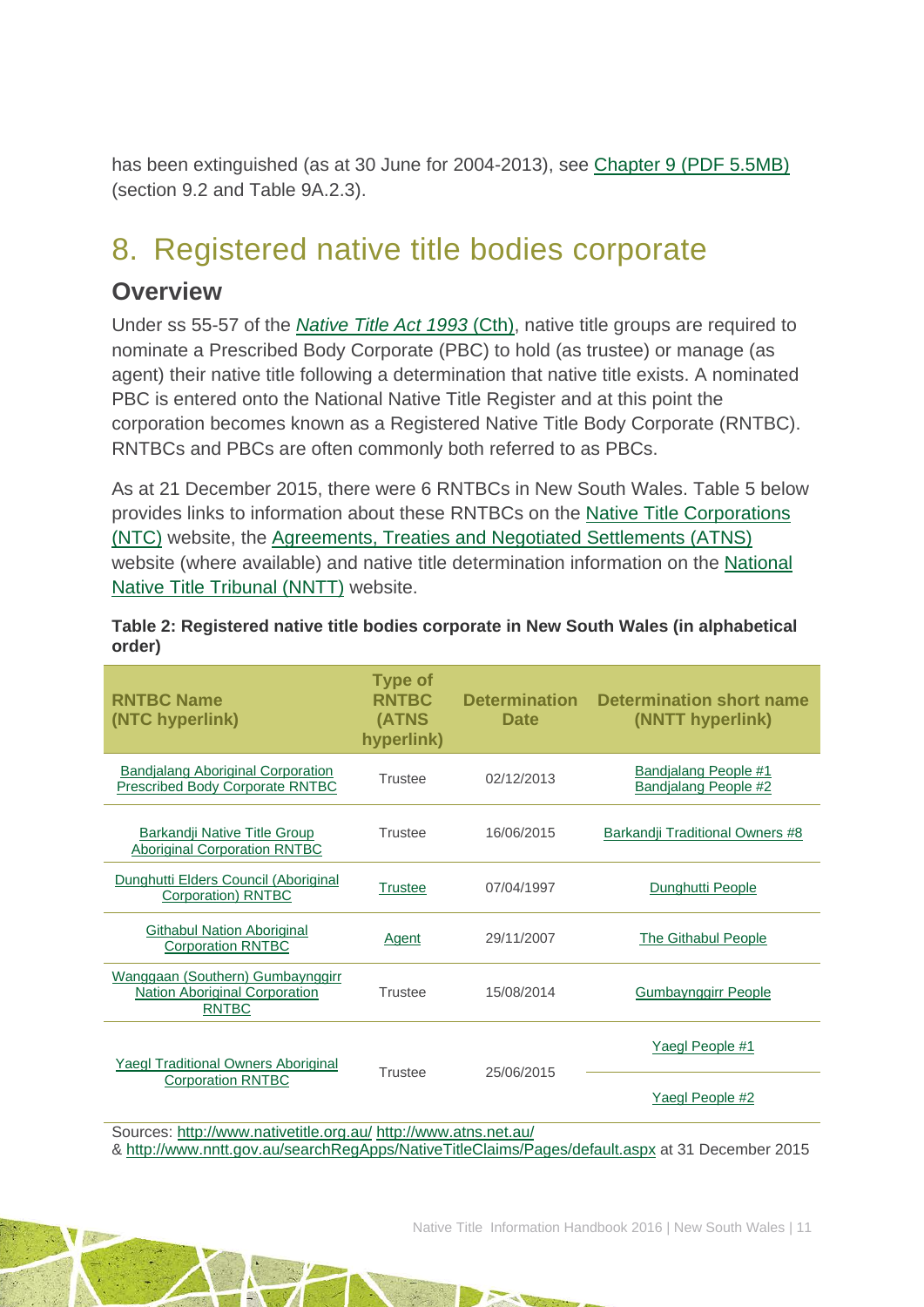For up to date information about native title claimant determinations and PBCs/RNTBCs use the [NNTT Search applications and determinations](http://www.nntt.gov.au/searchRegApps/NativeTitleClaims/Pages/default.aspx) tool on the NNTT website. The [NTRU](http://aiatsis.gov.au/research/research-themes/native-title) also provides information about PBC/RNTBCs in its monthly ['What's New'](http://aiatsis.gov.au/research/research-themes/native-title/publications/whats-new) service; its [Registered Native Title Bodies Corporate Summary](http://aiatsis.gov.au/publications/products/registered-native-title-bodies-corporate-prescribed-bodies-corporate-summary) compiled from data provided by the NNTT; and on the [Native Title Corporations](http://www.nativetitle.org.au/) website (see below).

### National determinations and PBC map

The NNTT [Determinations and Native Title Prescribed Bodies](http://www.nntt.gov.au/Maps/Determinations_and_PBCs_map.pdf) Corporate Map (PDF [1.1MB\)](http://www.nntt.gov.au/Maps/Determinations_and_PBCs_map.pdf) shows determined areas covered by PBCs and also shows where PBCs are still to be nominated over determined areas. This document includes a table of the areas in each state/territory (in square kilometres) covered by native title determinations.

### Compliance regime for RNTBCs

The NTA and the *[Native Title \(Prescribed Bodies Corporate\) Regulations 1999](http://www.austlii.edu.au/au/legis/cth/consol_reg/ntbcr1999495/)* (Cth) (PBC Regulations) require corporations to register under the *[Corporations](http://www5.austlii.edu.au/au/legis/cth/consol_act/catsia2006510/)  [\(Aboriginal and Torres Strait Islander\) Act 2006](http://www5.austlii.edu.au/au/legis/cth/consol_act/catsia2006510/)* (Cth) (CATSI Act) if they are determined by the Federal Court to hold and manage native title rights and interests. The [Office of the Registrar of Indigenous Corporations](http://www.oric.gov.au/) (ORIC) supports and regulates corporations incorporated under the CATSI Act. ORIC provides advice on how to incorporate, training for corporation members and office holders and corporate governance. For information about RNTBCs use the corporations search tool on the [ORIC](http://www.oric.gov.au/) website.

### Native title corporations website

The AIATSIS NTRU manages the [Native Title Corporations](http://www.nativetitle.org.au/) website, a resource for RNTBCs and for those engaging with them. It provides information about legislation and policies, events, resources and publications, training and running a RNTBC. Information about individual RNTBCs is provided in detailed [PBC profiles](http://www.nativetitle.org.au/profiles.html) (including links to PBC websites where available). The NTRU has also compiled [Funding and](http://nativetitle.org.au/toolkits.html)  [Training Guides for RNTBCs and PBCs.](http://nativetitle.org.au/toolkits.html) See the [New South Wales Funding and](http://nativetitle.org.au/documents/2015_nsw_pbc_funding_and_training_guide.pdf)  [Training Guide for RNTBCs and PBCs \(PDF 871.22KB\).](http://nativetitle.org.au/documents/2015_nsw_pbc_funding_and_training_guide.pdf)

## <span id="page-12-0"></span>9. Future acts

### **Overview**

A [future act](http://www.nntt.gov.au/Pages/Glossary.aspx) is a proposed activity on land or waters that may affect native title rights and interests. [Section 227](http://www.austlii.edu.au/au/legis/cth/consol_act/nta1993147/s227.html) of the NTA sets out that: an act affects native title if it extinguishes the native title rights and interests or if it is otherwise wholly or partly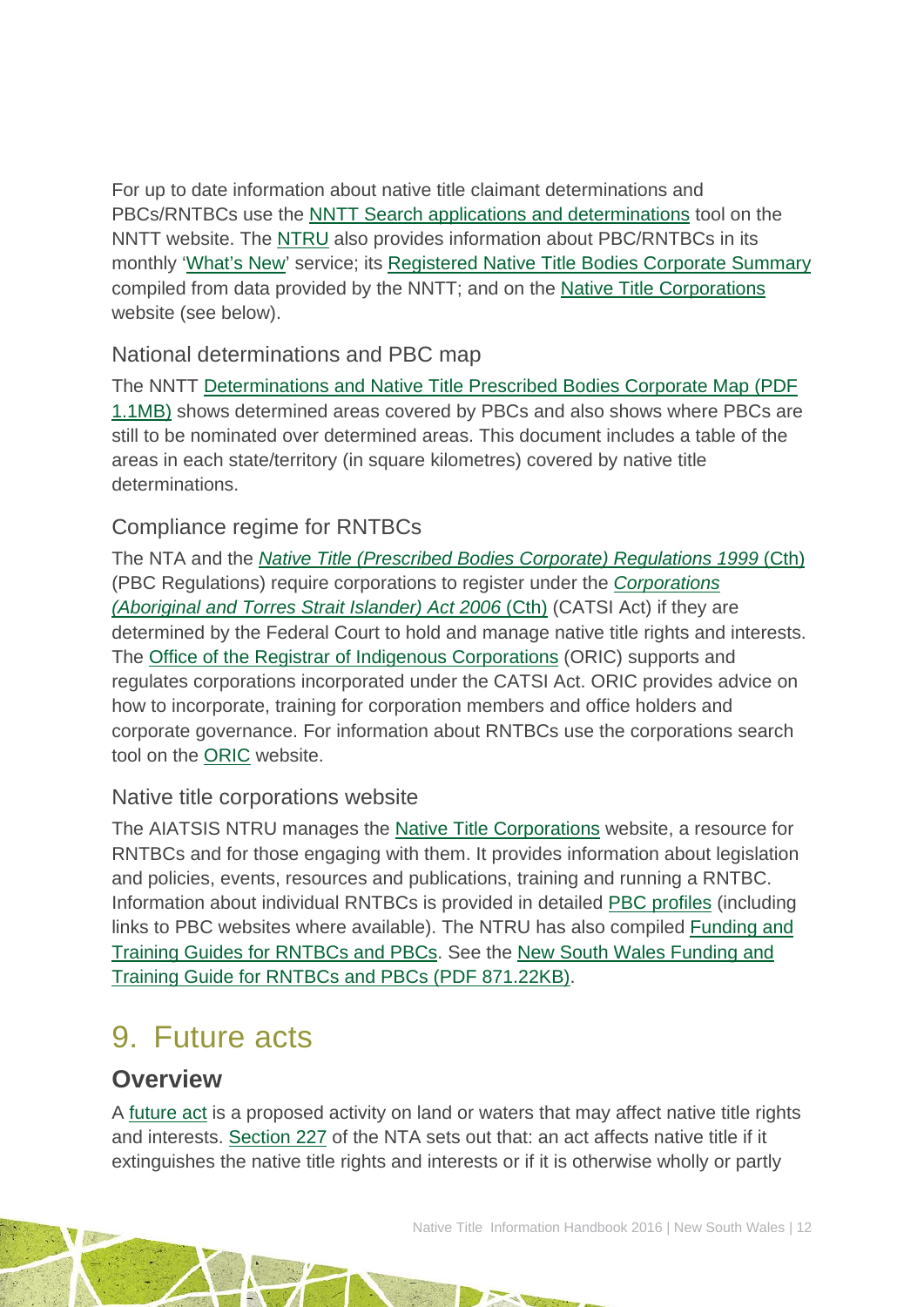inconsistent with their continued existence, enjoyment or exercise. Examples of future acts include the grant of a mining tenement, building public infrastructure, services or facilities and the compulsory acquisition of land. A future act is invalid to the extent it affects native title unless it complies with certain provisions in the NTA (see Subdivisions D-M of Division 3 of the [NTA\)](http://www.austlii.edu.au/au/legis/cth/consol_act/nta1993147/). These provisions include that a future act will be valid if parties to an Indigenous Land Use Agreement (ILUA) consent to it being done and details of the agreement are on the NNTT's [Register of](http://www.nntt.gov.au/searchRegApps/NativeTitleRegisters/Pages/Search-Register-of-Indigenous-Land-Use-Agreements.aspx)  [ILUAs.](http://www.nntt.gov.au/searchRegApps/NativeTitleRegisters/Pages/Search-Register-of-Indigenous-Land-Use-Agreements.aspx)

The future act process provides registered native title applicants and native title holders with specified rights, known as [procedural rights f](http://www.nntt.gov.au/Pages/Glossary.aspx)rom the time a claim is registered. The type of procedural rights which the native title group can exercise will vary (from the right to comment, be consulted, object or negotiate) depending on the type of future act that is being proposed. Generally the [right to negotiate](http://www.nntt.gov.au/Pages/Glossary.aspx) applies to future acts such as mining, exploration, prospecting, gas and petroleum exploration or extraction.

The [NNTT](http://www.nntt.gov.au/Pages/Home-Page.aspx) administers the future act processes that attract the right to negotiate and provides information and support on future act related questions. The NNTT's role includes mediating between parties, conducting inquiries and making future act determinations when parties cannot reach agreement. Where a proposed future act meets the criteria set out in [s 237](http://www.austlii.edu.au/au/legis/cth/consol_act/nta1993147/s237.html) of the NTA, it may attract an [expedited procedure.](http://www.nntt.gov.au/Pages/Glossary.aspx) This means that the act may be validly done without negotiations if there are no objections to the act. For more information see the [future acts section](http://www.nntt.gov.au/futureacts/Pages/default.aspx) of the NNTT website.

States and territories may also legislate to establish their own right to negotiate regimes, known as 'alternative procedures' or an alternative to ['right to negotiate'.](http://www.ag.gov.au/LegalSystem/NativeTitle/Pages/StateAndTerritoryAlternativeToRightToNegotiate.aspx) Such regimes must mirror the NTA regime and gain Commonwealth ministerial approval. NSW has implemented exemptions from the application of the 'right to negotiate' with reference to:

[s 26A](http://www.austlii.edu.au/au/legis/cth/consol_act/nta1993147/s26a.html) of the NTA: replacement of the right to negotiate provisions for an approved exploration etc. act with a right to be consulted about ways of minimising the impact of the grant (mining and petroleum); and

[s 26C](http://www.austlii.edu.au/au/legis/cth/consol_act/nta1993147/s26c.html) of the NTA: exemption from the right to negotiate for certain opal or gem mining on land that has previously been mined.

See [State and Territory alternative](http://www.ag.gov.au/LegalSystem/NativeTitle/Pages/StateAndTerritoryAlternativeToRightToNegotiate.aspx) to 'right to negotiate' on the Attorney-General's Department website for more information.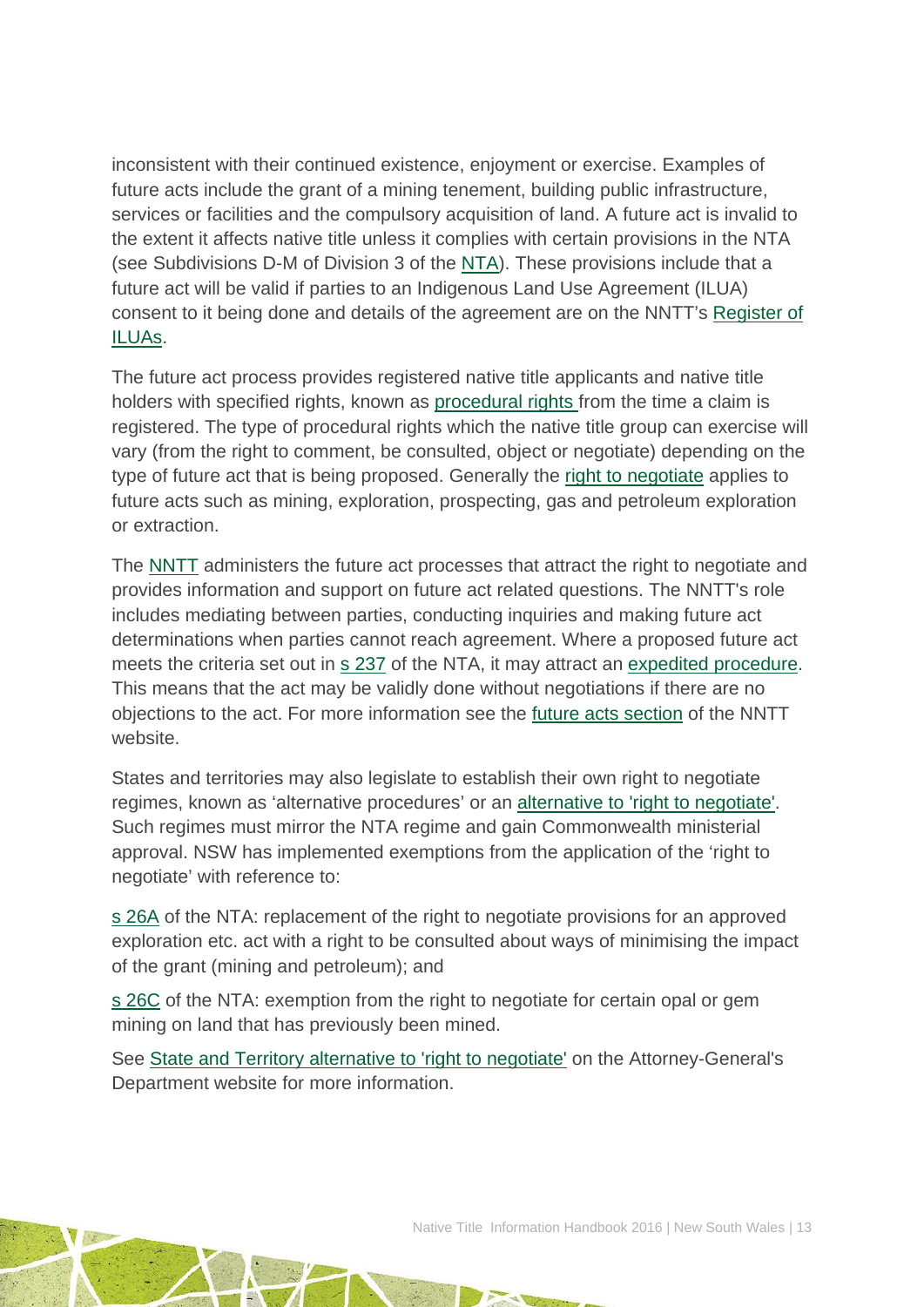### Future act applications

As at 31 December 2015 there had been a total of 13 future act applications in New South Wales: see Table 6 below. Use the NNTT [Future act applications and](http://www.nntt.gov.au/searchRegApps/FutureActs/Pages/default.aspx)  [determinations](http://www.nntt.gov.au/searchRegApps/FutureActs/Pages/default.aspx) search tool to find information about particular applications.

### **Table 6: Summary of future act applications in New South Wales**

| <b>Application Type</b>                                                                                                                 | No. |
|-----------------------------------------------------------------------------------------------------------------------------------------|-----|
| Future act determination application                                                                                                    |     |
| Future act expedited procedure objection applications                                                                                   |     |
| <b>Total future act applications</b>                                                                                                    | 13  |
| $\mathbf{u} = \mathbf{u} + \mathbf{v}$ , $\mathbf{u} = \mathbf{u} + \mathbf{v}$ , $\mathbf{u} = \mathbf{v}$ , $\mathbf{v} = \mathbf{v}$ |     |

#### Source: <http://www.nntt.gov.au/searchRegApps/FutureActs/Pages/default.aspx> at 31 December 2015

### Future act determinations

As at 31 December 2015 there had been a total of 11 future act determinations in New South Wales. Use the NNTT [Future act applications and determinations](http://www.nntt.gov.au/searchRegApps/FutureActs/Pages/default.aspx) search tool to find information about particular determinations.

### Future act agreements

A future act agreement is an agreement made under [s 31](http://www.austlii.edu.au/au/legis/cth/consol_act/nta1993147/s31.html) of the NTA with native title parties about an activity that may affect native title. Such agreements are often called section 31 agreements. Once an agreement has been made the parties are required to lodge a copy of the agreement with the NNTT, however in most cases the parties provide only basic agreement information (to satisfy the NTA requirements). In some cases parties may make agreement information public and information about (some of) these public future act agreements are available on the ATNS website, see [Future act agreements \(Native Title Act\).](http://www.atns.net.au/subcategory.asp?subcategoryID=120)

## <span id="page-14-0"></span>10. Indigenous land use agreements

## **Overview**

As at 31 December 2015, there were ten registered Indigenous Land Use Agreements (ILUAs) in New South Wales, all of which are Area Agreements. Table 7 below provide links to ILUA information on the [ATNS](http://www.atns.net.au/) website and ILUA information (providing access to NNTT register extracts and maps) on the [National Native Title](http://www.nntt.gov.au/)  [Tribunal \(NNTT\)](http://www.nntt.gov.au/) website (as at 31 January 2015).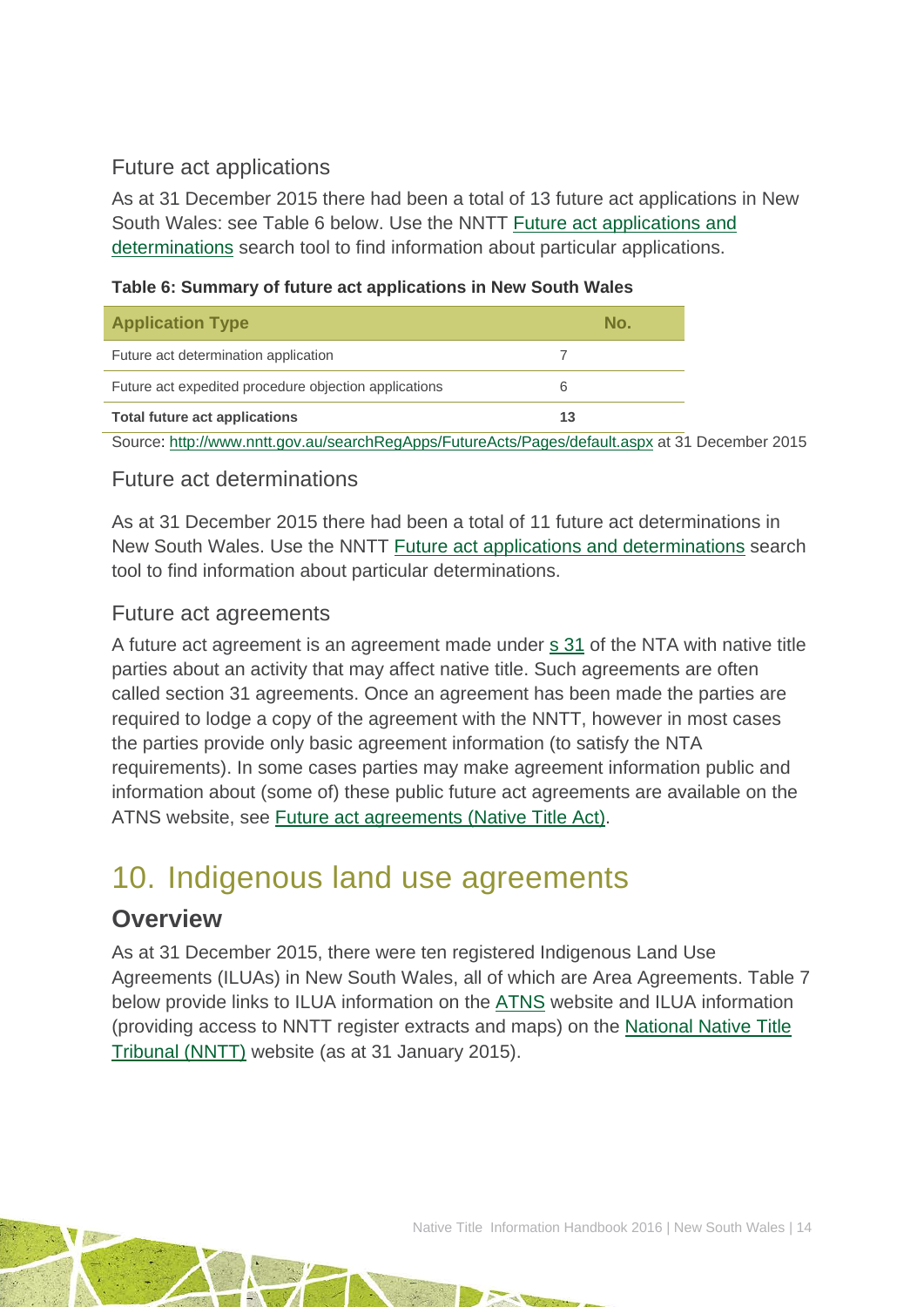#### **Table 7: Registered Indigenous land use agreements in New South Wales**

| <b>Name</b><br>(ATNS hyperlink)                                                     | File no.<br>(NNTT<br>hyperlink) | <b>Date</b> | <b>Type</b> | <b>Subject</b>                                                 |
|-------------------------------------------------------------------------------------|---------------------------------|-------------|-------------|----------------------------------------------------------------|
| Gundungurra Area Agreement                                                          | NI2014/001                      | 27/02/2015  | AA          | <b>Native Title</b><br>Settlement.<br>Consultation<br>protocol |
| Cubbitch Barta Clan of the<br><b>Dharawal People ILUA</b>                           | NI2010/001                      | 16/03/2011  | AA          | Access                                                         |
| Bundjalung People of<br>Byron Bay (ILUA 2)                                          | NI2006/004                      | 22/04/2008  | AA          | Co-management<br>Consultation<br>Protocol<br>Extinguishment    |
| Ti Tree Lake (Taylor's Lake)<br>(ILUA 3)                                            | NI2006/005                      | 22/04/2008  | AA          | Co-management<br>Consultation<br>Protocol                      |
| Gundungurra Taralga<br>Wind Farm Agreement                                          | NI2006/002                      | 13/12/2007  | AA          | Development                                                    |
| <b>Githabul People ILUA</b>                                                         | NI2006/001                      | 15/08/2007  | AA          | Access                                                         |
| <b>Twofold Bay</b>                                                                  | NI2001/003                      | 29/04/2002  | AA          | Infrastructure                                                 |
| Powercoal Pty Ltd, Victor Perry,<br>Stephen Seiver & NSW ALC ILUA<br>Area Agreement | NIA2000/001                     | 29/08/2001  | AA          | Mining                                                         |
| Bunjalung of Byron Bay (Arakwal)                                                    | NIA2001/001                     | 28/08/2001  | AA          | Development                                                    |
| <b>Tumut Brungle</b>                                                                | NIA1998/001                     | 21/06/1999  | AA          | Mining                                                         |

Sources:<http://www.atns.net.au/>

& [http://www.nntt.gov.au/searchRegApps/NativeTitleRegisters/Pages/Search-Register-of-Indigenous-](http://www.nntt.gov.au/searchRegApps/NativeTitleRegisters/Pages/Search-Register-of-Indigenous-Land-Use-Agreements.aspx)[Land-Use-Agreements.aspx](http://www.nntt.gov.au/searchRegApps/NativeTitleRegisters/Pages/Search-Register-of-Indigenous-Land-Use-Agreements.aspx) at 11 January 2016

For up to date ILUA information use the [Register of Indigenous land use agreements](http://www.nntt.gov.au/searchRegApps/NativeTitleRegisters/Pages/Search-Register-of-Indigenous-Land-Use-Agreements.aspx) search tool on the NNTT website. The [NTRU](http://aiatsis.gov.au/research/research-themes/native-title) also provides information about ILUAs in its monthly ['What's New'](http://aiatsis.gov.au/research/research-themes/native-title/publications/whats-new) service.

### ILUA map

The NNTT [Indigenous Land Use Agreements Map \(PDF 2.02MB\)](http://www.nntt.gov.au/Maps/ILUAs_map.pdf) shows the external boundaries of registered ILUAs (area agreements and body corporate agreements) as well as ILUAs in notification but not yet registered. It also includes a summary table of the area and proportion of land covered by ILUAs in each jurisdiction.

### More information

For more information about ILUAs see the ILUA section of the [National Native Title](http://aiatsis.gov.au/publications/products/native-title-information-handbooks)  [Information Handbook](http://aiatsis.gov.au/publications/products/native-title-information-handbooks) and the [ILUA section](http://www.nntt.gov.au/ILUAs/Pages/default.aspx) of the NNTT website. The Productivity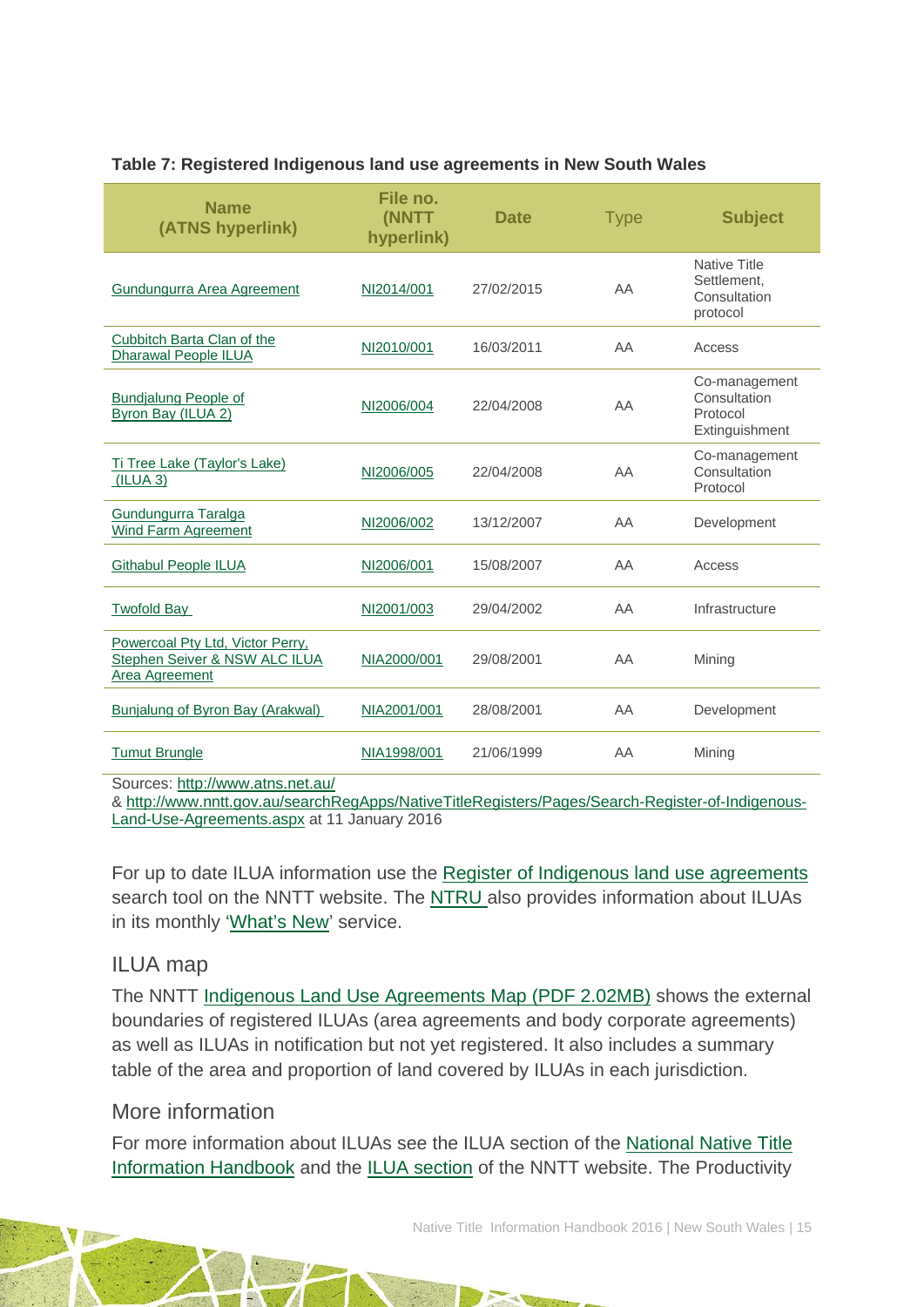Commission's [Overcoming Indigenous Disadvantage: Key Indicators 2014](http://www.pc.gov.au/research/recurring/overcoming-indigenous-disadvantage/key-indicators-2014) report (using data provided by the NNTT) includes information about the total area of registered ILUAs (as at 30 June for 2004-2013). See [Chapter 9 \(PDF](http://www.pc.gov.au/research/recurring/overcoming-indigenous-disadvantage/key-indicators-2014/09-key-indicators-2014-chapter9.pdf) 5.5MB) (section 9.2 and Table 9A.2.5).

# <span id="page-16-0"></span>11. Cultural heritage

## **Overview**

Throughout 2011-2014, the NSW Government conducted a legislative review and reform process to introduce new Aboriginal cultural heritage legislation. In September 2013 the Government responded to the recommendations of the [Aboriginal Cultural Heritage Reform Working Party](http://www.environment.nsw.gov.au/ACHreform/ACHworkingparty.htm) releasing a [proposed model](http://www.environment.nsw.gov.au/achreform/ACHproposedmodel.htm) for stand-alone Aboriginal cultural heritage legislation and commencing a consultation process to get feedback on the proposed model. In January 2016, the reform process was still in progress. See the [Aboriginal heritage law reform](http://www.environment.nsw.gov.au/achreform/index.htm) section of the Office [of Environment and](http://www.environment.nsw.gov.au/index.htm) Heritage website for more information and updates on the reform process. See also the [Culture and heritage](http://www.alc.org.au/culture-and-heritage/more-than-flora--fauna.aspx) section of the [NSW](http://www.alc.org.au/home.aspx)  [Aboriginal Land Council](http://www.alc.org.au/home.aspx) website for information about Aboriginal cultural heritage and the current reform process in NSW.

The *[National Parks and Wildlife Act 1974](http://www.environment.nsw.gov.au/legislation/NationalParksAndWildlifeAct1974.htm)* (NSW) is the primary legislation relating to Aboriginal cultural heritage in NSW. Under the *[Aboriginal Land Rights Act 1983](http://www.austlii.edu.au/au/legis/nsw/consol_act/alra1983201/)* [\(NSW\)](http://www.austlii.edu.au/au/legis/nsw/consol_act/alra1983201/) Local Aboriginal Land Councils also play a role in the protection and promotion of awareness of Aboriginal culture and heritage. The *[Heritage Act 1977](http://www5.austlii.edu.au/au/legis/nsw/consol_act/ha197786/)*  [\(NSW\)](http://www5.austlii.edu.au/au/legis/nsw/consol_act/ha197786/) also allows for Aboriginal places to be nominated to the New South Wales Heritage Register.

### **Legislation**

### *National Parks and Wildlife Act 1974* **(NSW)**

The *[National Parks and Wildlife Act 1974](http://www.environment.nsw.gov.au/legislation/NationalParksAndWildlifeAct1974.htm)* (NSW) (NPWA) includes provisions for the protection and preservation of Aboriginal objects and places of cultural and historic significance. The NPWA is administered by the Office [of Environment &](http://www.environment.nsw.gov.au/index.htm)  [Heritage](http://www.environment.nsw.gov.au/index.htm) (OEH). The NPWA gives the Director-General of OEH responsibility for the proper care, preservation and protection of 'Aboriginal objects' and 'Aboriginal places'. The Director-General can give permission to developers, government agencies and others to disturb, damage or destroy Aboriginal heritage through the issuing of an Aboriginal Heritage Impact Permit (or AHIP). It is an offence to harm an Aboriginal object or place without an AHIP. The Director-General also has the power to prosecute people who unlawfully destroy or damage Aboriginal objects or places, and can take other action to protect cultural heritage such as issuing a stop work order. Increased penalties for Aboriginal cultural heritage offences were introduced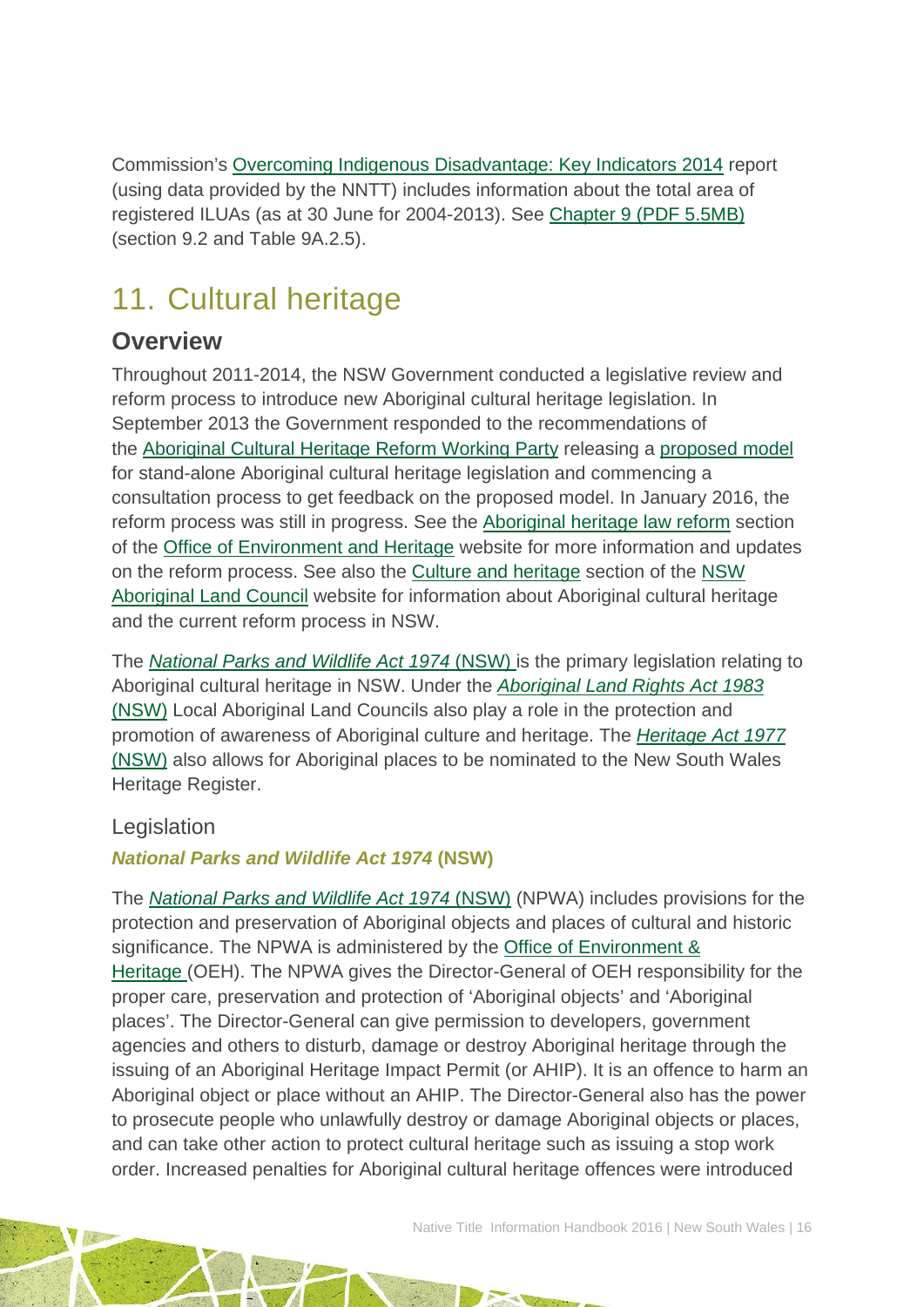through amendments to the NPWA in 2010 (see also the *[National Parks and Wildlife](http://www.legislation.nsw.gov.au/sessionalview/sessional/sr/2010-548.pdf)  [\(Aboriginal Sites and Aboriginal Places\) Regulations 2010](http://www.legislation.nsw.gov.au/sessionalview/sessional/sr/2010-548.pdf)* (NSW)). The NPWA requires that information about Aboriginal cultural heritage be maintained in the Aboriginal Heritage Information Management System (AHIMS) and allows for the reservation and management of Aboriginal Areas. See [Aboriginal heritage legislation](http://www.environment.nsw.gov.au/resources/cultureheritage/20120401system.pdf)  [in NSW: How the Aboriginal heritage system works](http://www.environment.nsw.gov.au/resources/cultureheritage/20120401system.pdf) (PDF, 701KB). The NPWA also includes provision for the co-management of some national parks through Boards of Management. See the [Culture and heritage](http://www.alc.org.au/culture-and-heritage/more-than-flora--fauna.aspx) section of the [NSW Aboriginal Land](http://www.alc.org.au/home.aspx)  [Council](http://www.alc.org.au/home.aspx) website and the [Aboriginal heritage law reform](http://www.environment.nsw.gov.au/achreform/index.htm) section of the [Office](http://www.environment.nsw.gov.au/index.htm) of [Environment & Heritage](http://www.environment.nsw.gov.au/index.htm) website for more information.

### *Heritage Act 1977* **(NSW)**

The *[Heritage Act 1977](http://www.austlii.edu.au/au/legis/nsw/consol_act/ha197786/s170.html)* (NSW) protects the state's most outstanding natural and cultural heritage, including Aboriginal heritage, through the establishment of a [State](http://www.environment.nsw.gov.au/Heritage/listings/stateheritageregister.htm)  [Heritage Register.](http://www.environment.nsw.gov.au/Heritage/listings/stateheritageregister.htm) Consultation is undertaken with Aboriginal groups for places listed on the Register specifically for Aboriginal significance. See the [State heritage](http://www.environment.nsw.gov.au/heritage/) section of the Office [of Environment & Heritage](http://www.environment.nsw.gov.au/index.htm) website for more information.

### More information

The [NTRU](http://aiatsis.gov.au/research/research-themes/native-title) has compiled a [Native title and Indigenous cultural heritage bibliography](http://aiatsis.gov.au/publications/products/native-title-and-indigenous-cultural-heritage-management-bibliography)  [\(PDF 772kB\),](http://aiatsis.gov.au/publications/products/native-title-and-indigenous-cultural-heritage-management-bibliography) as part of its [Native title and cultural heritage research project.](http://aiatsis.gov.au/research-and-guides/native-title-and-cultural-heritage) See the NTRU website for more information about Indigenous heritage protection in Australia including links to relevant publications.

## <span id="page-17-0"></span>12. Land rights

### **Overview**

The *[Aboriginal Land Rights Act 1983](http://www.austlii.edu.au/au/legis/nsw/consol_act/alra1983201/)* (NSW) (ALRA) established a land rights regime in NSW. The preamble of the Act provides recognition to the prior ownership and occupation of land by Aboriginal people and recognises the spiritual, social, cultural and economic importance of the land to Aboriginal people. The ALRA provides a mechanism for compensating Aboriginal people of NSW for the loss of their land by providing for Aboriginal Land Councils to lodge claims for certain Crown lands. The [New South Wales Aboriginal Land Council](http://www.alc.org.au/home.aspx) (NSWALC) was formally constituted as a statutory corporation under the ALRA (the non-statutory NSW Aboriginal Land Council was established in 1977). The ALRA is administered by the Minister for [Aboriginal Affairs](http://www.aboriginalaffairs.nsw.gov.au/) and establishes the [Office of the Registrar of the](http://www.oralra.nsw.gov.au/index.html)  [NSWALRA.](http://www.oralra.nsw.gov.au/index.html) The *[Aboriginal Land Rights Amendment Act 2014](http://www5.austlii.edu.au/au/legis/nsw/num_act/alraa2014n75308.pdf)* (NSW) was passed in November 2014 and commenced on 1 July 2015, with the exception of parts of Schedule 1, which are not yet in force. For more information see below and the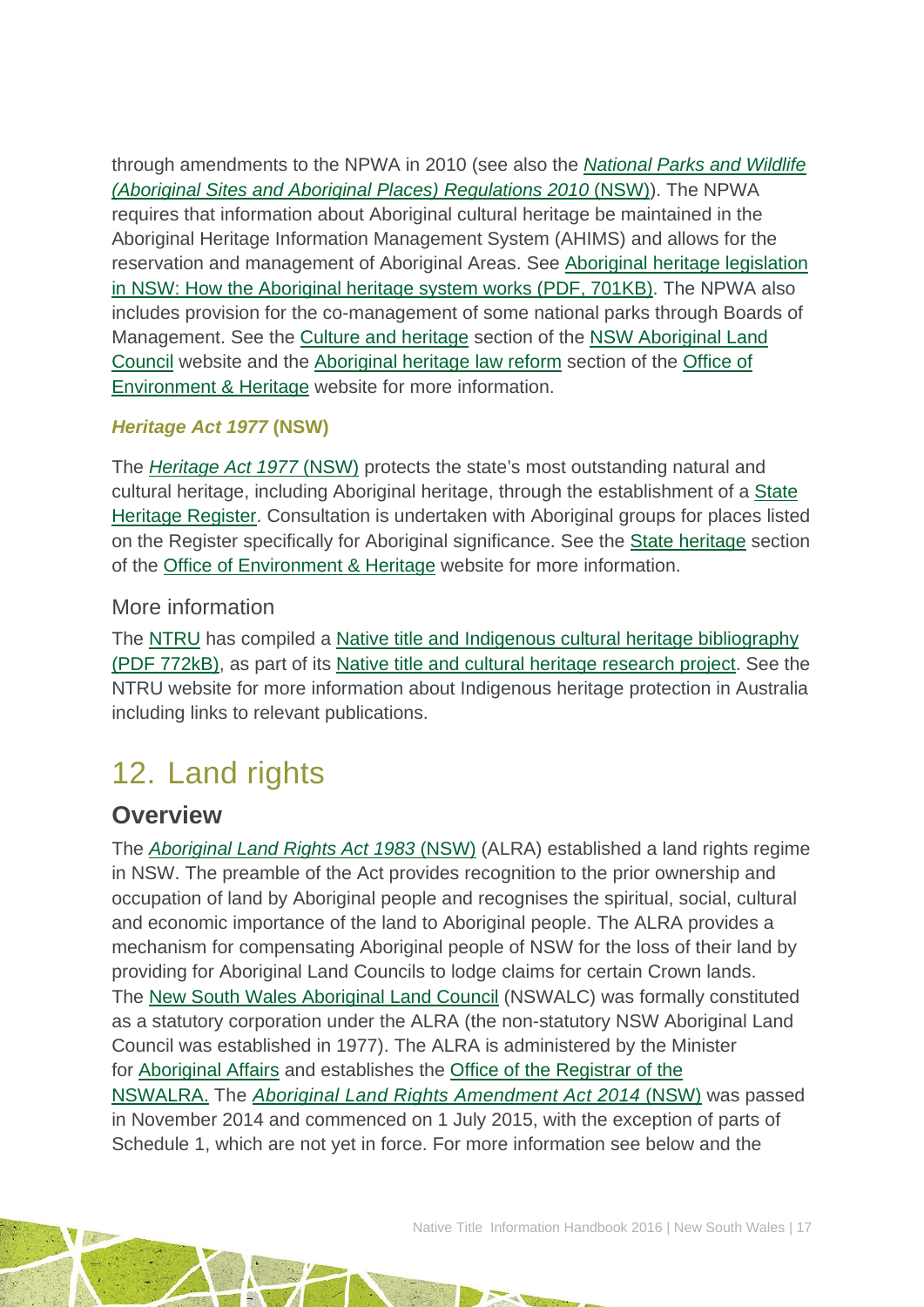### websites of the [NSWALC,](http://www.alc.org.au/home.aspx) [Aboriginal Affairs](http://www.aboriginalaffairs.nsw.gov.au/) and the [Office of the Registrar of the](http://www.oralra.nsw.gov.au/index.html)  [NSWALRA](http://www.oralra.nsw.gov.au/index.html) and [NSW Legislation.](http://www.legislation.nsw.gov.au/maintop/view/inforce/act+75+2014+cd+0+N)

### Legislation

*Aboriginal Land Rights Act 1983* **(NSW)**

The *[Aboriginal Land Rights Act 1983](http://www.austlii.edu.au/au/legis/nsw/consol_act/alra1983201/)* (NSW) (ALRA) gives recognition to the prior ownership and occupation of land by Aboriginal people and recognises the spiritual, social, cultural and economic importance of the land to Aboriginal people. It establishes Aboriginal Land Councils to acquire and manage lands as an economic base for Aboriginal communities, and provides a mechanism for Aboriginal Land Councils to claim certain Crown Lands, among other functions. [Section 36](http://www.austlii.edu.au/au/legis/nsw/consol_act/alra1983201/s36.html) of the ALRA outlines the criteria for claimable Crown land: areas of land that may be granted under the ALRA include Crown land that is not lawfully used or occupied, not needed or likely to be needed for residential purposes or an essential public purposes and is not the subject of a registered native title claim or determination can be granted. Land that is privately owned cannot be claimed.

The administration of the ALRA involves the Minister for Aboriginal Affairs, [Aboriginal](http://www.aboriginalaffairs.nsw.gov.au/)  [Affairs,](http://www.aboriginalaffairs.nsw.gov.au/) the [NSWALC,](http://www.alc.org.au/home.aspx) the [Office of the Registrar of the ALRA](http://www.oralra.nsw.gov.au/index.html) and the Minister/s responsible for Crown lands. Aboriginal Land Claims are lodged with the Registrar of the ALRA and are determined by the Minister/s administering the Crown Lands Act. If the land is claimable Crown land, it must be granted to an Aboriginal Land Council, generally as freehold title. Traditional connection to land does not need to be established for land to be granted to Aboriginal Land Councils under the ALRA.

NSWALC is the peak body representing Aboriginal peoples at the State level and is governed by a Council elected every 4 years. At the local level, there are 120 Local Aboriginal Land Councils, which are governed by elected Boards. The NSWALC and the land council network have been self-funded since 1998. As at 30 June 2015, 39,147 land claims had been lodged and 28,019 land claims are awaiting a determination from the Crown Lands Ministers (see NSWALC [annual reports](http://www.alc.org.au/publications/annual-reports.aspx) for more information). The NSWALC has also published a [fact sheet](http://www.alc.org.au/media/83115/140306%20native%20title%20fact%20sheet%202%20-%20interaction%20between%20native%20title%20and%20land%20rights%20updated.pdf) and a [guide](http://www.alc.org.au/media/90660/land%20rights%20and%20native%20title%20in%20nsw%20-%20a%20comunity%20guide%20final%20web_02.pdf) describing the interaction between native title and land rights. For more information about the operation of the ALRA see the websites of the above mentioned organisations.

### **Review of the ALRA**

Under [section 252A](http://www.austlii.edu.au/au/legis/nsw/consol_act/alra1983201/s252a.html) of the ALRA a review of the NSWALRA must be undertaken every 5 years to consider if the policy objectives of the Act are still valid and if the terms of the Act are still suitable for achieving those objectives. Information about the 2011 review is available on [Legislative review](http://www.aboriginalaffairs.nsw.gov.au/alra/legislative-review/) section of the [Aboriginal Affairs](http://www.aboriginalaffairs.nsw.gov.au/) website. The review resulted in the *[Aboriginal Land Rights Amendment Act 2014](http://www5.austlii.edu.au/au/legis/nsw/consol_act/alraa2014281/)*

Native Title Information Handbook 2016 | New South Wales | 18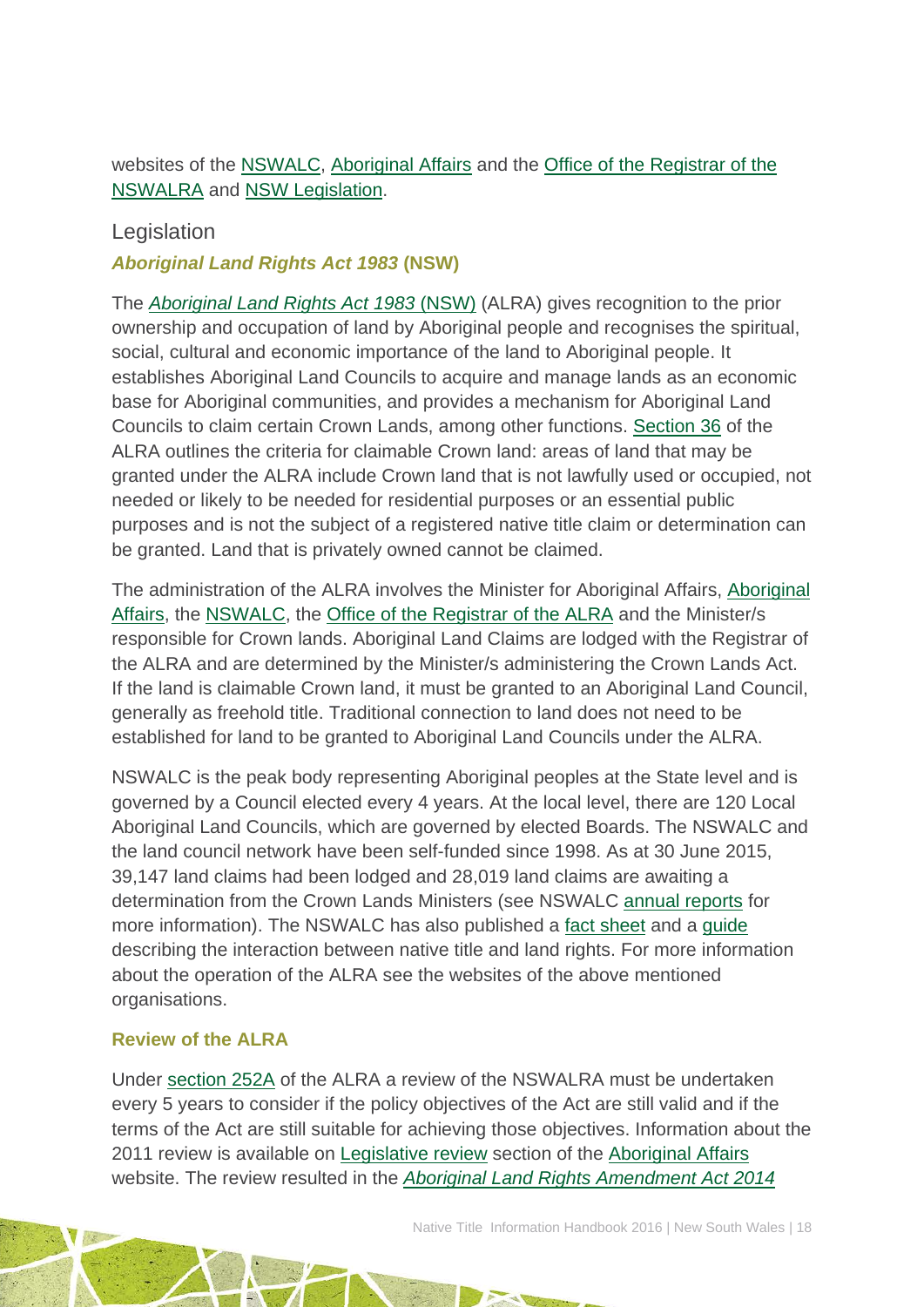[\(NSW\)](http://www5.austlii.edu.au/au/legis/nsw/consol_act/alraa2014281/) (the Amendment Act). The Amendment Act includes new provisions relating to Aboriginal land claims, governance, reporting, management of Aboriginal land council housing and the regulatory framework (business enterprises and investments) for Aboriginal Land Councils. See the Amendment Act [explanatory note](http://www.parliament.nsw.gov.au/prod/parlment/nswbills.nsf/0/b467ff838b214e36ca257d780016d1f5/$FILE/XN%20Aboriginal%20Land%20Rights.pdf) and NSWALC [fact sheet.](http://www.alc.org.au/media/95091/150123%20Aboriginal%20Land%20Rights%20Amendments%20Fact%20Sheet%20final.pdf)

### Related legislation

### *National Parks and Wildlife Act 1974* **(NSW)**

Part 4A of the *[National Parks and Wildlife Act 1974](http://www.environment.nsw.gov.au/legislation/NationalParksAndWildlifeAct1974.htm)* (NSW) (NPWA) includes provisions that enable joint management of national parks in NSW. This involves a transfer of the title to the land to an Aboriginal Land Council and the lease back of the land to the Minister for the Environment, who pays an annual rent for the lease of the lands. See the [Aboriginal joint management of parks](http://www.environment.nsw.gov.au/jointmanagement/index.htm) section of the [Office](http://www.environment.nsw.gov.au/index.htm) of [Environment & Heritage](http://www.environment.nsw.gov.au/index.htm) website for more information.

### Indigenous owned or controlled land in New South Wales

Information about Indigenous owned or controlled land is compiled by the Productivity Commission as part of its [Overcoming Indigenous Disadvantage](http://www.pc.gov.au/research/recurring/overcoming-indigenous-disadvantage) reports. The most recent report, [Overcoming Indigenous Disadvantage: Key Indicators 2014,](http://www.pc.gov.au/research/recurring/overcoming-indigenous-disadvantage/key-indicators-2014) was released on 19 November 2014. Chapter 9 (section 9.2 and Table 9A.2.1) of this report provides information about Indigenous owned or controlled land (which includes Indigenous owned or controlled land that is freehold, leasehold, crown, license, Aboriginal Deed of Grant in Trust or not stated tenure). Table 9 below provides a summary of Indigenous owned or controlled land in NSW.

| <b>Land tenure type</b>                                   | <b>Unit</b>     | <b>Total</b> |
|-----------------------------------------------------------|-----------------|--------------|
| Freehold (alienable)                                      | km <sup>2</sup> | 3519.3       |
| Leasehold (Crown Lease)                                   | km <sup>2</sup> | 244.5        |
| Leasehold (other than Crown Lease)                        | km <sup>2</sup> | 44.5         |
| License                                                   | km <sup>2</sup> | 63.6         |
| Tenure not stated                                         | km <sup>2</sup> | 242.4        |
| Total Indigenous land                                     | km <sup>2</sup> | 4,114.3      |
| Proportion of national total of Indigenous land           | $\%$            | 0.3          |
| Total land area of NSW (b)                                | km <sup>2</sup> | 800,642      |
| Indigenous land as a proportion of total land area of NSW | $\frac{0}{0}$   | 0.5          |
| Number of land parcels (c)                                | no.             | 5,950        |

#### **Table 8: Estimated Indigenous owned or controlled land in NSW (ILC data at 30 April 2014) (a)**

(a) The ILC makes no warranties as to the currency or accuracy of this information. Non−ILC land information data date - 2000.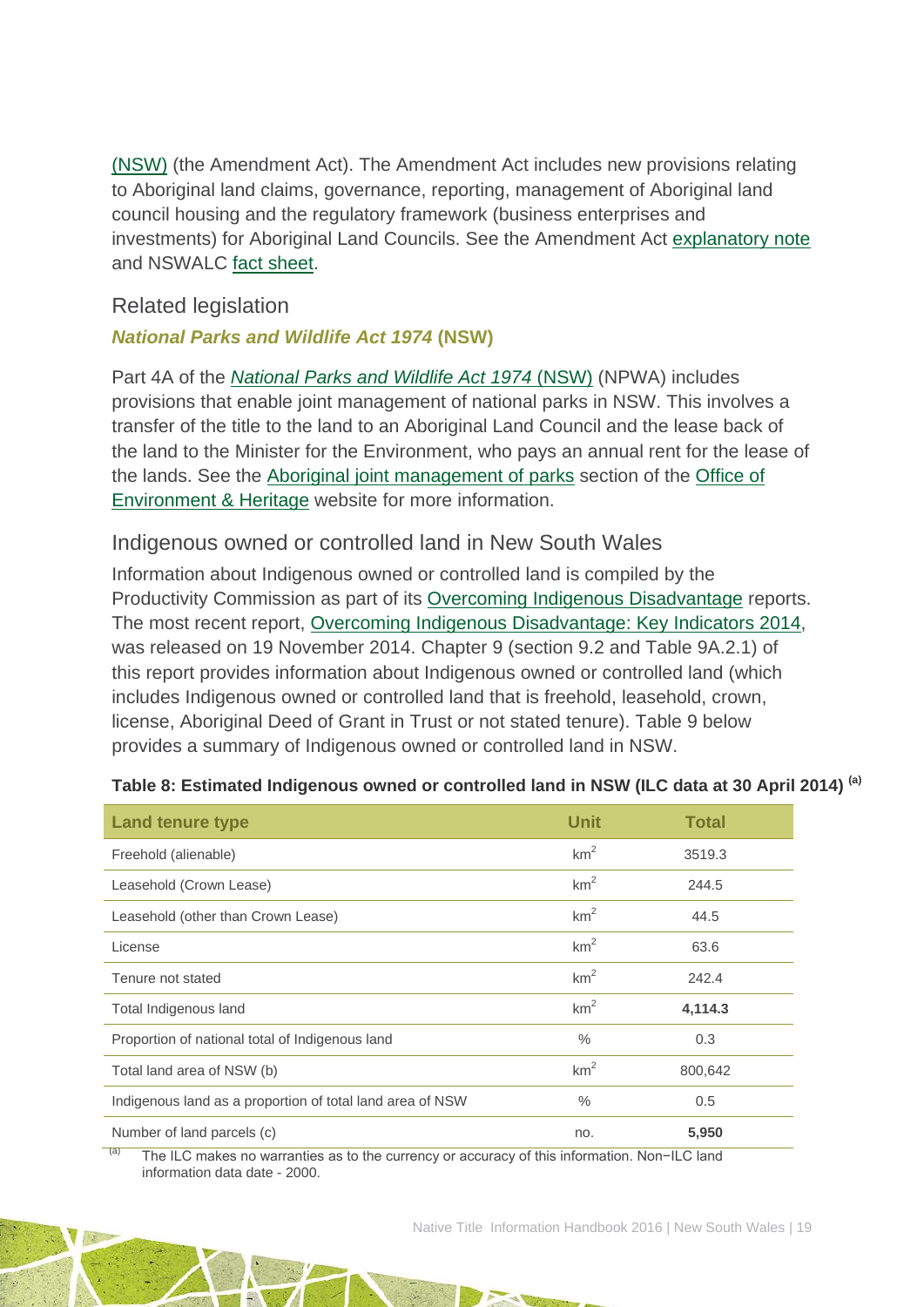- (b) Total land area figures based on GeoScience Australia's published "Area of Australia States and<br>Territories" data as calculated from GeoScience Australia's GEODATA Coast 100K 2004 product.
- <sup>(c)</sup> Parcels are individual geographic features rather than legal entities. That is, a legal parcel may be dissected into two or more parcels by, for example, a road, and are represented in these data as two parcels while being only a single legal land entity.<br>Nil or rounded to zero.
- 

Source: [http://www.pc.gov.au/research/ongoing/overcoming-indigenous-disadvantage/key-indicators-](http://www.pc.gov.au/research/ongoing/overcoming-indigenous-disadvantage/key-indicators-2014/09-key-indicators-2014-chapter9.pdf)[2014/09-key-indicators-2014-chapter9.pdf](http://www.pc.gov.au/research/ongoing/overcoming-indigenous-disadvantage/key-indicators-2014/09-key-indicators-2014-chapter9.pdf) Table 9A.2.1 Estimated Indigenous owned or controlled land by State/Territory, 2014 Indigenous Land Corporation 2014 (unpublished). See Chapter 9 and related attachment tables.

# <span id="page-20-0"></span>13. ILC land purchases

### **Overview**

The [Indigenous Land Corporation](http://www.ilc.gov.au/Home) (ILC) was established in 1995. It is a Corporate [Commonwealth Entity](http://www.finance.gov.au/resource-management/introduction/glossary/#c) under the *[Public Governance, Performance and](http://www.austlii.edu.au/au/legis/cth/consol_act/pgpaaa2013432/)  [Accountability Act 2013](http://www.austlii.edu.au/au/legis/cth/consol_act/pgpaaa2013432/)* (Cth) and a portfolio agency of the [Department of Prime](https://www.dpmc.gov.au/)  [Minister and Cabinet.](https://www.dpmc.gov.au/) Since 2005 the ILC has been administered under the *[Aboriginal and Torres Strait Islander Act 2005](http://www.austlii.edu.au/au/legis/cth/consol_act/aatsia2005359/)* (Cth) (see part 4A of the Act).

The ILC is accountable to Parliament through the [Minister for Indigenous Affairs,](http://minister.indigenous.gov.au/) and it is this Minister who appoints the [ILC Board.](http://www.ilc.gov.au/Home/About-Us/ILC-Board) The ILC Board is responsible for all policy and land purchase decisions and is not under the direction of the Minister. The ILC's purpose is to assist Indigenous people to acquire and manage land to achieve economic, environmental, social and cultural benefits. The ILC acquires and grants properties to Indigenous organisations and assists Indigenous landholders to sustainably manage land and develop viable and sustainable land uses including: developing property management plans, purchasing equipment, or developing infrastructure. The ILC has recently made changes to its program delivery structure, combining its land acquisition and management functions into a single program: [Our](http://www.ilc.gov.au/Home/Our-Land-Program)  [Land Our Future.](http://www.ilc.gov.au/Home/Our-Land-Program) See the [Corporate documents](http://www.ilc.gov.au/Home/Publications/Corporate-Documents) section of the ILC website for copies of the ILC's national, state and territory land strategies.

### ILC land purchases

As at 30 June 2015, the ILC had purchased 58 properties in NSW covering a total area of 250,641.18 hectares. The titles to 37 of these properties had been transferred to Aboriginal organisations. A list of land purchases (including the title holding body) is available on the ILC website: [ILC Lands Purchased.](http://www.ilc.gov.au/Home/Land-Purchased/Land-Purchased-All-States)

### Map

See the [Land purchased](http://www.ilc.gov.au/Home/Land-Purchased) section of the ILC website to view a map of land purchases.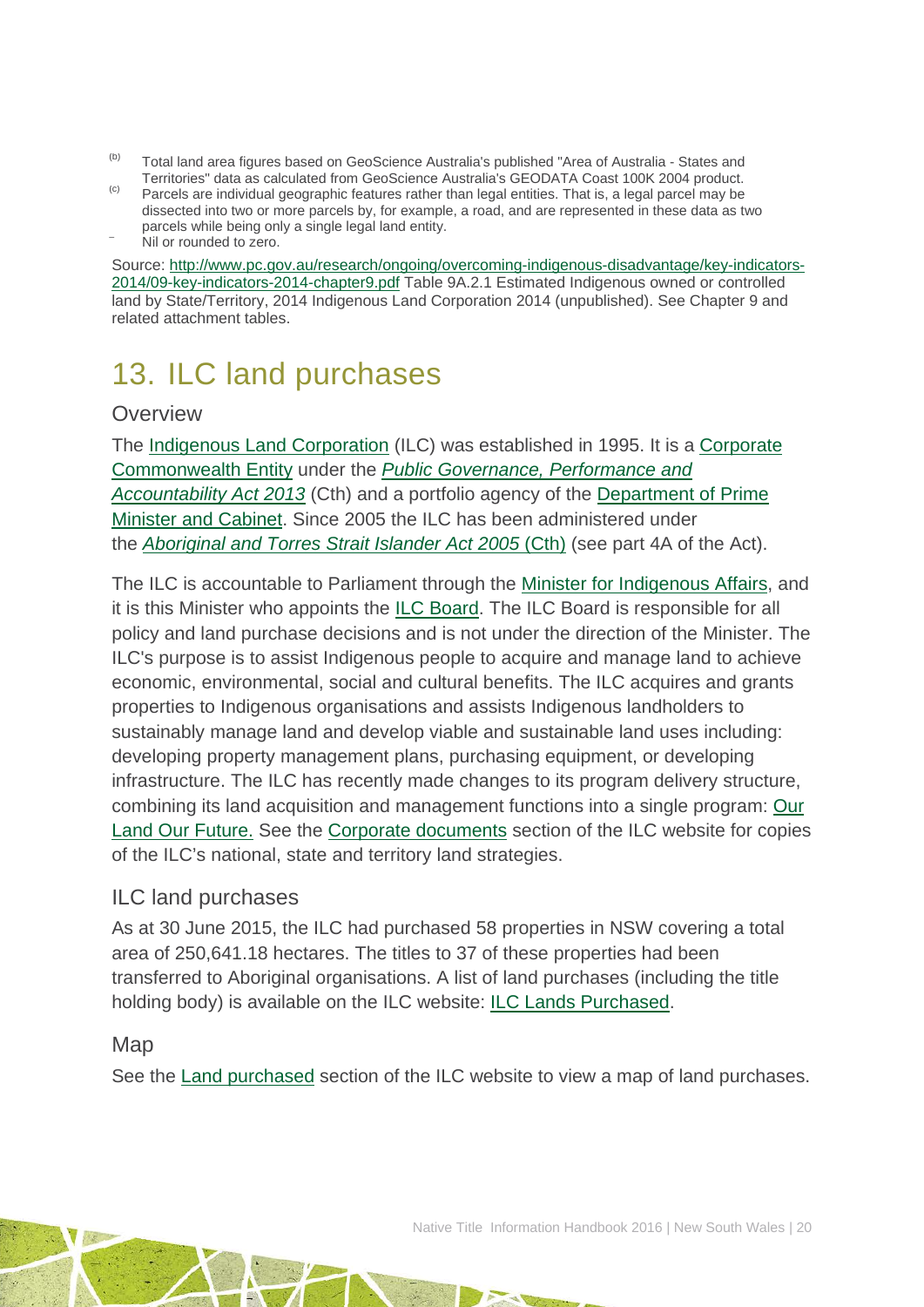# <span id="page-21-0"></span>14. Indigenous protected areas

## **Overview**

An Indigenous Protected Area (IPA) is an area of Indigenous-owned land or water where Indigenous landowners have entered into a voluntary agreement with the Australian Government for the purposes of promoting biodiversity and cultural resource conservation. The declaration of an IPA over Indigenous owned lands results in that land being considered as part of the [National Reserve System.](http://www.environment.gov.au/land/nrs) The IPA program is administered by the [Indigenous Affairs Group](https://www.dpmc.gov.au/indigenous-affairs) within the Department of the Prime Minister and Cabinet.

Indigenous protected areas in New South Wales

As at November 2015, there were ten [declared IPAs in NSW.](http://www.environment.gov.au/indigenous/ipa/declared/nsw.html) Table 9 below provides links to IPA information (where available) on the [Department of](http://www.environment.gov.au/index.html)  [Environment](http://www.environment.gov.au/index.html) website.

| IPA name (DoE hyperlink, where available)                                | <b>Year Declared</b> |  |  |  |
|--------------------------------------------------------------------------|----------------------|--|--|--|
| Boorabee and The Willows                                                 | 2010                 |  |  |  |
| Brewarrina Ngemba Billabong                                              | 2010                 |  |  |  |
| Dorodong                                                                 | 2011                 |  |  |  |
| Gumma                                                                    | 2011                 |  |  |  |
| Minyumai                                                                 | 2011                 |  |  |  |
| Ngunya Jargoon                                                           | 2013                 |  |  |  |
| Tarriwa Kurrukun                                                         | 2009                 |  |  |  |
| Toogimbie                                                                | 2007                 |  |  |  |
| <b>Wattleridge</b>                                                       | 2007                 |  |  |  |
| Weilmoringle                                                             | 2011                 |  |  |  |
| Source: http://www.environment.gov.au/indigenous/ipa/declared/index.html |                      |  |  |  |

#### **Table 3: Indigenous protected areas in NSW**

Source: <http://www.environment.gov.au/indigenous/ipa/declared/index.html> and [https://www.dpmc.gov.au/indigenous-affairs/about/jobs-land-and-economy](https://www.dpmc.gov.au/indigenous-affairs/about/jobs-land-and-economy-programme/indigenous-environment-branch/project-locations)[programme/indigenous-environment-branch/project-locations](https://www.dpmc.gov.au/indigenous-affairs/about/jobs-land-and-economy-programme/indigenous-environment-branch/project-locations) as at November 2015

### Map of Indigenous protected areas

The [Indigenous Protected Areas Map](https://www.dpmc.gov.au/indigenous-affairs/about/jobs-land-and-economy-programme/indigenous-environment-branch/project-locations) shows declared IPAs and IPA consultation projects throughout Australia.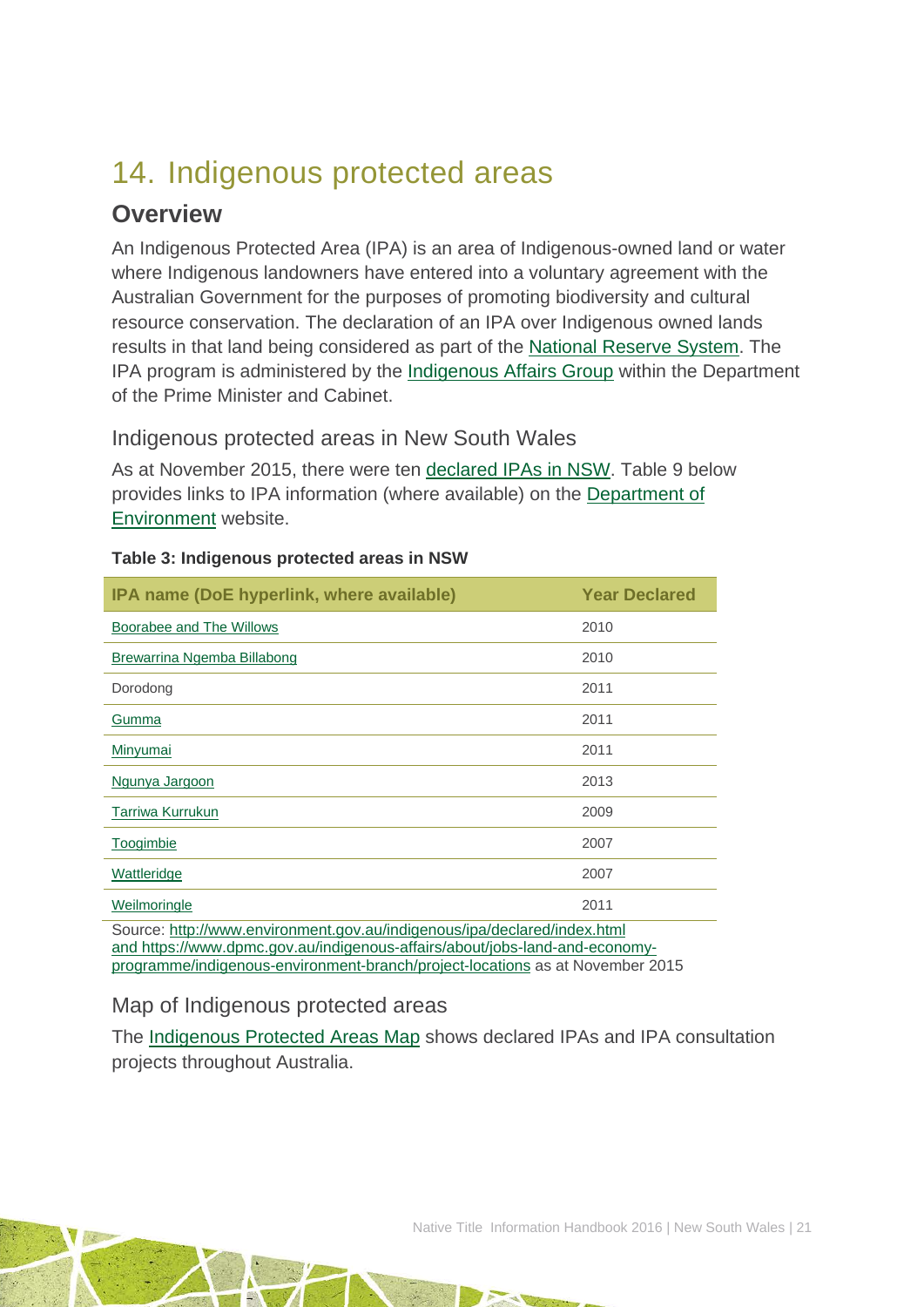# <span id="page-22-0"></span>15. Aboriginal & Torres Strait Islander population

## **Overview**

The [Australian Bureau](http://www.abs.gov.au/) of Statistics (ABS) conducts a census of the Australian population every five years. The [Census of Population and Housing](http://www.abs.gov.au/websitedbs/censushome.nsf/home/what?opendocument&navpos=110) collects information about the number and characteristics of people who are in Australia on census night and the dwellings in which they live. The most recent Census was conducted on 9 August 2011. See Table 11 below and the ABS catalogue number 2075.0: Census of Population and Housing - Counts of Aboriginal and Torres Strait Islander Australians, 2011for more information.

|                                                   | <b>NSW 2006</b> |      | <b>NSW 2011</b> |                    | <b>Australia 2011</b> |               |
|---------------------------------------------------|-----------------|------|-----------------|--------------------|-----------------------|---------------|
|                                                   | No.             | $\%$ | No.             | $\frac{0}{\alpha}$ | No.                   | $\frac{0}{0}$ |
| Aboriginal & Torres Strait Islander<br>population | 138,507         | 2.1  | 172.624         | 2.5                | 548.369               | 2.5           |
| Total population                                  | 6,549,175       |      | 6,917,658       |                    | 21,507,719            |               |

#### **Table 10: Aboriginal & Torres Strait Islander population (Census 2006 and 2011)**

Source:<http://www.abs.gov.au/ausstats/abs@.nsf/mf/2075.0> Table 3b: 2011 Census Counts Indigenous Status 2001-2011 (by state and territory) at 19 July 2012

The ABS estimates that the 2011 Census did not count around 17 per cent of Aboriginal and Torres Strait Islander Australians (see ABS Catalogue no. 2940.0: [Census of Population and Housing -](http://www.abs.gov.au/ausstats/abs@.nsf/%20mf/2940.0) Details of Undercount, 2011 on the ABS website for details). To address this problem of undercounting the ABS adjusts the Census count to derive the estimated resident Indigenous population (see ABS Catalogue no. 3238.0.55.001: [Estimates of Aboriginal and Torres Strait Islander](http://www.abs.gov.au/AUSSTATS/abs@.nsf/Lookup/3238.0.55.001Main+Features1June%202011?OpenDocument)  [Australians, June 2011](http://www.abs.gov.au/AUSSTATS/abs@.nsf/Lookup/3238.0.55.001Main+Features1June%202011?OpenDocument) on the ABS website). The estimated resident Aboriginal and Torres Strait Islander population in NSW at 30 June 2011 was 208,476.

### Further information

The ABS has a number of publications providing further information about Australia's Aboriginal and Torres Strait Islander population including ABS Catalogue no. 4713.0: [Population Characteristics, Aboriginal and Torres Strait Islander Australians,](http://www.abs.gov.au/AUSSTATS/abs@.nsf/Lookup/4713.0Main+Features12006?OpenDocument)  [2006.](http://www.abs.gov.au/AUSSTATS/abs@.nsf/Lookup/4713.0Main+Features12006?OpenDocument)The Centre for Aboriginal Economic Policy Research (CAEPR) at the Australian National University has also published a number of research papers relating to Census data and the Aboriginal and Torres Strait Islander population, see [Census papers](http://caepr.anu.edu.au/publications/censuspapers.php) on the [CAEPR](http://caepr.anu.edu.au/) website.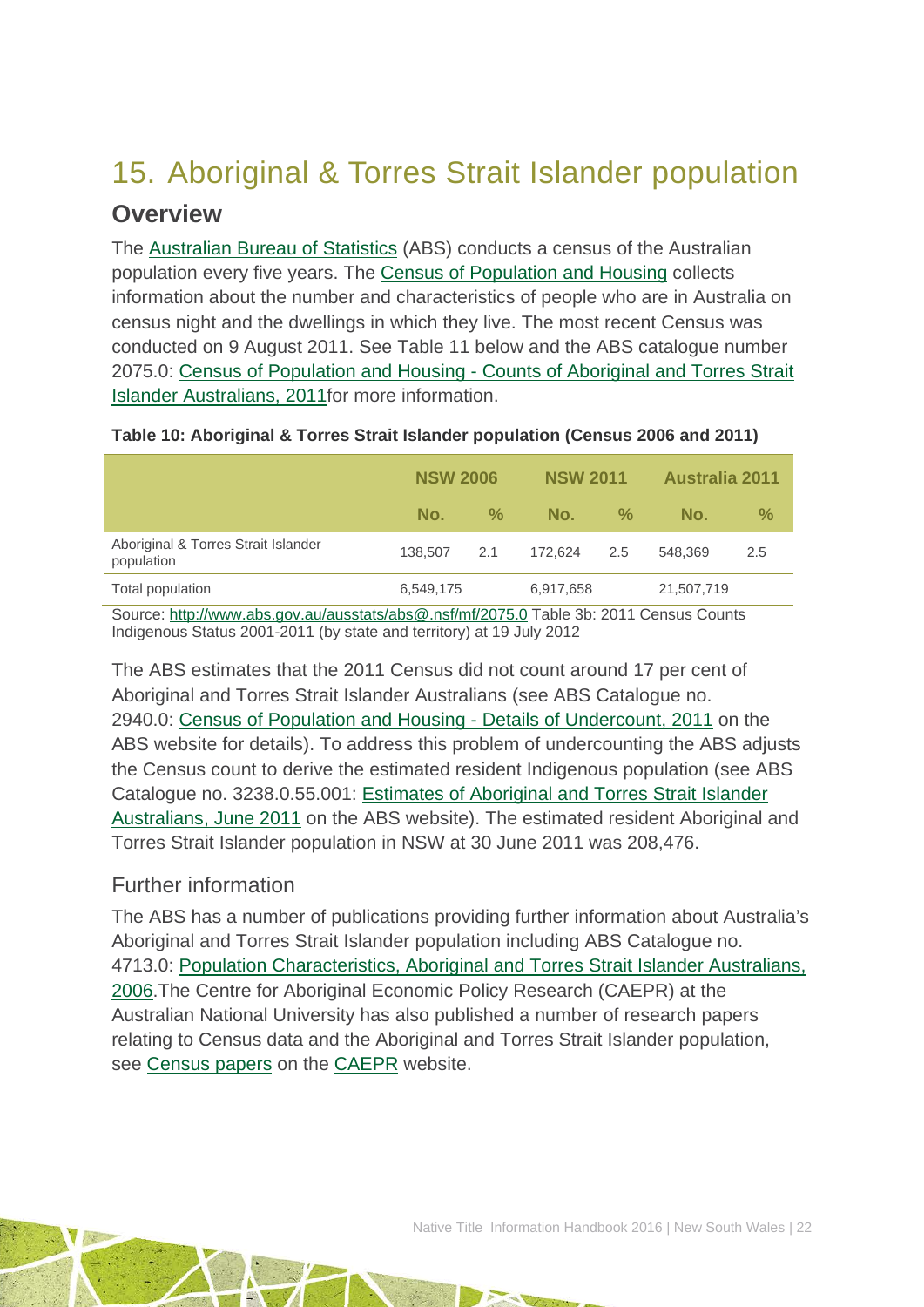## <span id="page-23-0"></span>16. Sources

1. Native title legislation

AIATSIS - Native Title Research Unit: [http://aiatsis.gov.au/research/research](http://aiatsis.gov.au/research/research-themes/native-title)[themes/native-title](http://aiatsis.gov.au/research/research-themes/native-title)

Attorney-General's

Department: [http://www.ag.gov.au/LegalSystem/NativeTitle/Pages/StateAnd](http://www.ag.gov.au/LegalSystem/NativeTitle/Pages/StateAndTerritoryAlternativeToRightToNegotiate.aspx) [TerritoryAlternativeToRightToNegotiate.aspx](http://www.ag.gov.au/LegalSystem/NativeTitle/Pages/StateAndTerritoryAlternativeToRightToNegotiate.aspx)

Australasian Legal Information Institute:<http://www.austlii.edu.au/>

National Native Title Tribunal (NNTT):<http://www.nntt.gov.au/>

NSW Civil & Administrative

Tribunal: [http://www.lawlink.nsw.gov.au/lawlink/adt/ll\\_adt.nsf/pages/adt\\_inde](http://www.lawlink.nsw.gov.au/lawlink/adt/ll_adt.nsf/pages/adt_index) [x](http://www.lawlink.nsw.gov.au/lawlink/adt/ll_adt.nsf/pages/adt_index)

2. NSW Government agencies & programs: native title

AIATSIS - Native Title Research Unit: [http://aiatsis.gov.au/research/research](http://aiatsis.gov.au/research/research-themes/native-title)[themes/native-title](http://aiatsis.gov.au/research/research-themes/native-title)

Australasian Legal Information Institute:<http://www.austlii.edu.au/>

NSW Crown Solicitor's Office: [http://www.cso.nsw.gov.au/cso/cso\\_index.html](http://www.cso.nsw.gov.au/cso/cso_index.html)

NSW Department of Justice:<http://www.justice.nsw.gov.au/>

NSW Department of Trade & Investment, Regional Infrastructure & Services (NSW Trade & Investment):<http://www.trade.nsw.gov.au/>

NSW Office of Communities – Aboriginal Affairs:<http://www.aboriginalaffairs.nsw.gov.au/>

NSW Office of Environment & Heritage:<http://www.environment.nsw.gov.au/index.htm>

Office of the Registrar of the NSWALRA:<http://www.oralra.nsw.gov.au/index.html>

3. Native title representative body

National Native Title Tribunal (NNTT):<http://www.nntt.gov.au/>

4. Native title applications

National Native Title Tribunal (NNTT):<http://www.nntt.gov.au/>

5. Native title determinations

Agreements, Treaties and Negotiated Settlements (ATNS):<http://www.atns.net.au/>

Native Title Information Handbook 2016 | New South Wales | 23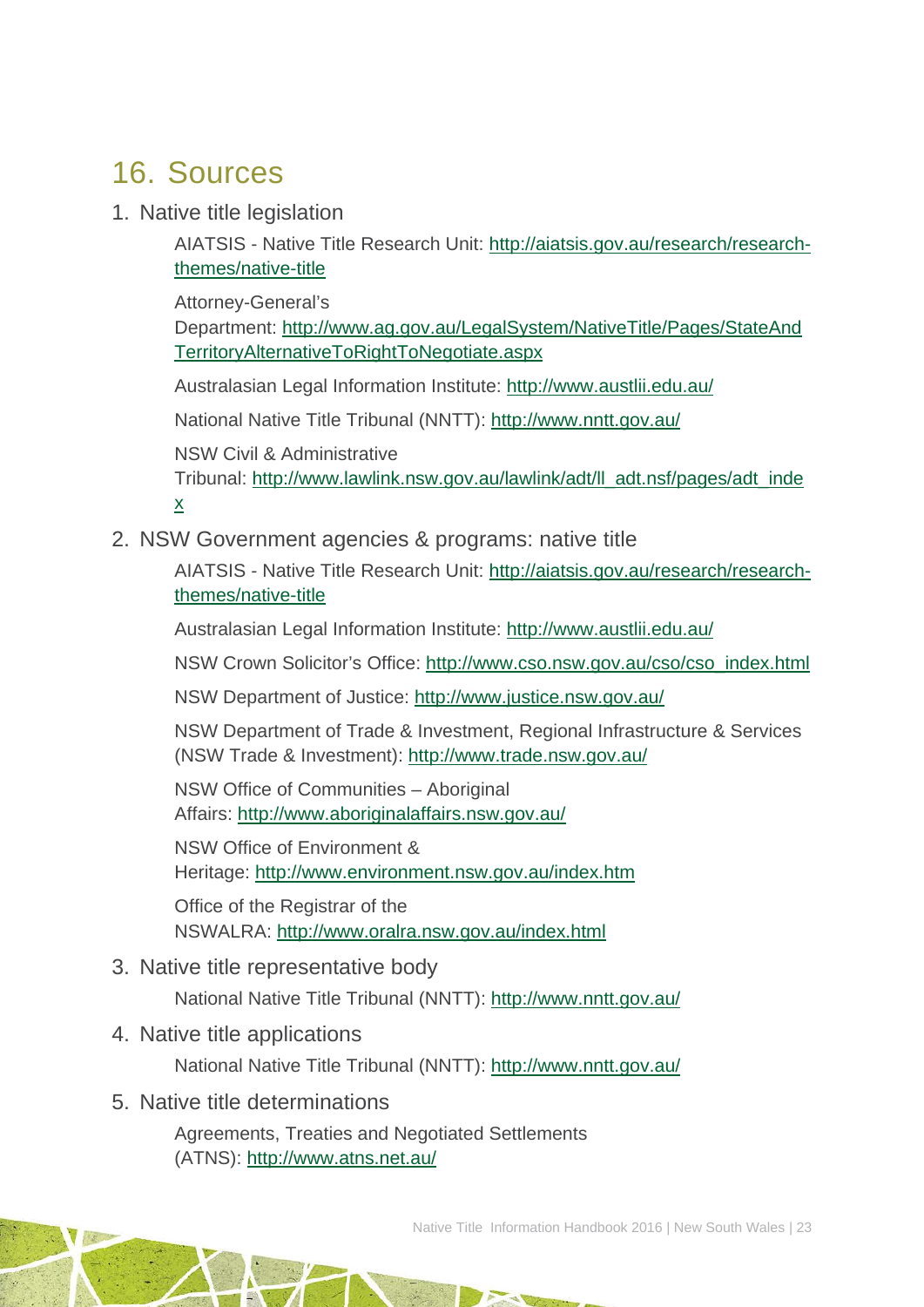AIATSIS - Native Title Research Unit: [http://aiatsis.gov.au/research/research](http://aiatsis.gov.au/research/research-themes/native-title)[themes/native-title](http://aiatsis.gov.au/research/research-themes/native-title)

Australian Productivity Commission:<http://www.pc.gov.au/>

Australasian Legal Information Institute:<http://www.austlii.edu.au/>

National Native Title Tribunal (NNTT):<http://www.nntt.gov.au/>

### 6. Registered native title body corporate

Agreements, Treaties and Negotiated Settlements (ATNS):<http://www.atns.net.au/>

AIATSIS - Native Title Corporations:<http://www.nativetitle.org.au/>

AIATSIS - Native Title Research Unit: [http://aiatsis.gov.au/research/research](http://aiatsis.gov.au/research/research-themes/native-title)[themes/native-title](http://aiatsis.gov.au/research/research-themes/native-title)

Australasian Legal Information Institute:<http://www.austlii.edu.au/>

National Native Title Tribunal (NNTT):<http://www.nntt.gov.au/>

Office of the Registrar of Indigenous Corporations (ORIC):<http://www.oric.gov.au/>

### 7. Future acts

Agreements, Treaties and Negotiated Settlements (ATNS):<http://www.atns.net.au/>

Attorney-General's

Department: [http://www.ag.gov.au/LegalSystem/NativeTitle/Pages/StateAnd](http://www.ag.gov.au/LegalSystem/NativeTitle/Pages/StateAndTerritoryAlternativeToRightToNegotiate.aspx) [TerritoryAlternativeToRightToNegotiate.aspx](http://www.ag.gov.au/LegalSystem/NativeTitle/Pages/StateAndTerritoryAlternativeToRightToNegotiate.aspx)

Australasian Legal Information Institute:<http://www.austlii.edu.au/>

National Native Title Tribunal (NNTT):<http://www.nntt.gov.au/>

### 8. Indigenous land use agreements

Agreements, Treaties and Negotiated Settlements (ATNS):<http://www.atns.net.au/>

AIATSIS - Native Title Research Unit: [http://aiatsis.gov.au/research/research](http://aiatsis.gov.au/research/research-themes/native-title)[themes/native-title](http://aiatsis.gov.au/research/research-themes/native-title)

Australian Productivity Commission:<http://www.pc.gov.au/>

Australasian Legal Information Institute:<http://www.austlii.edu.au/>

National Native Title Tribunal (NNTT):<http://www.nntt.gov.au/>